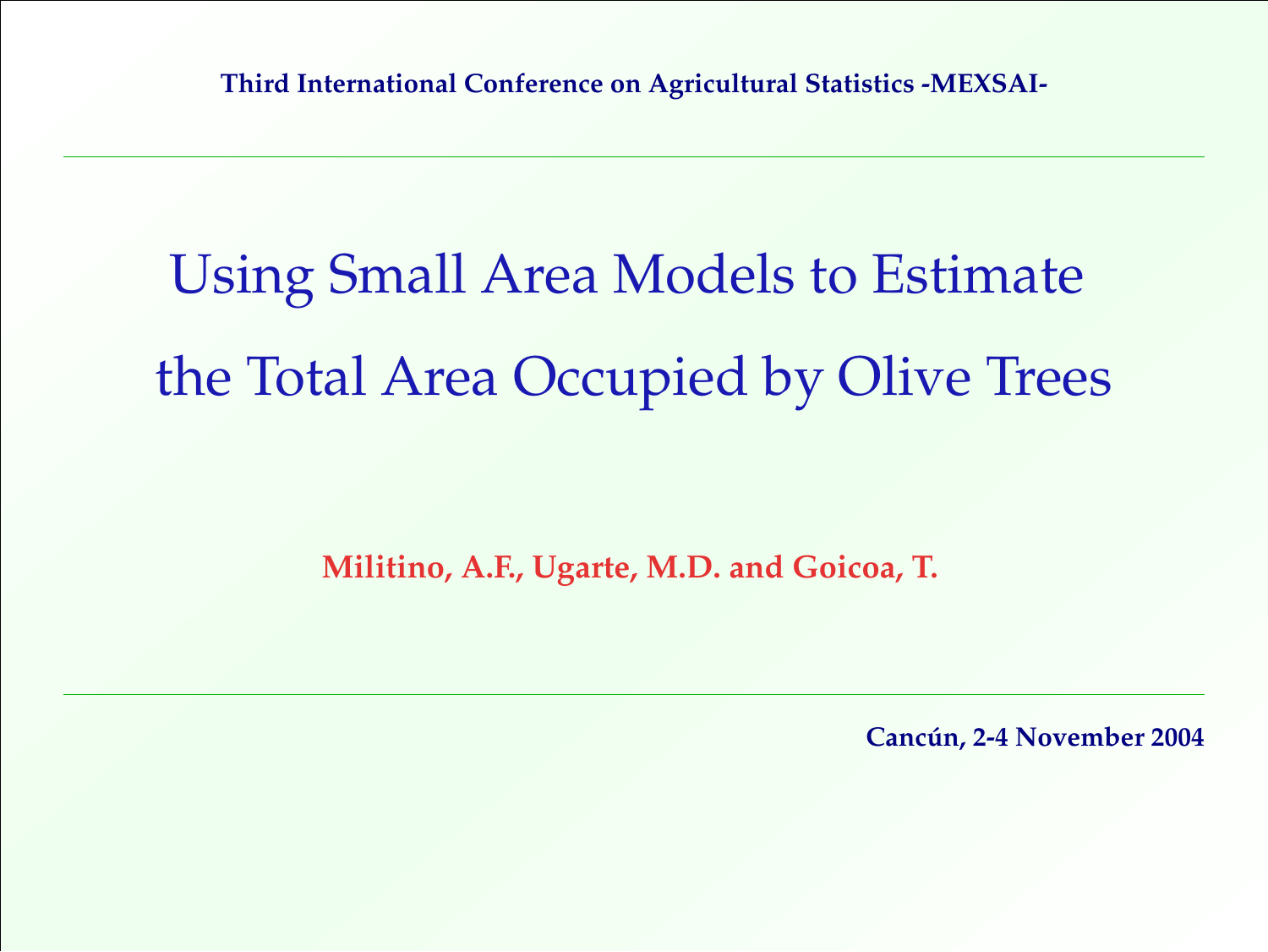### **Motivation**

**1.**

**To obtain reliable estimates of olive trees in Navarra (Spain)**

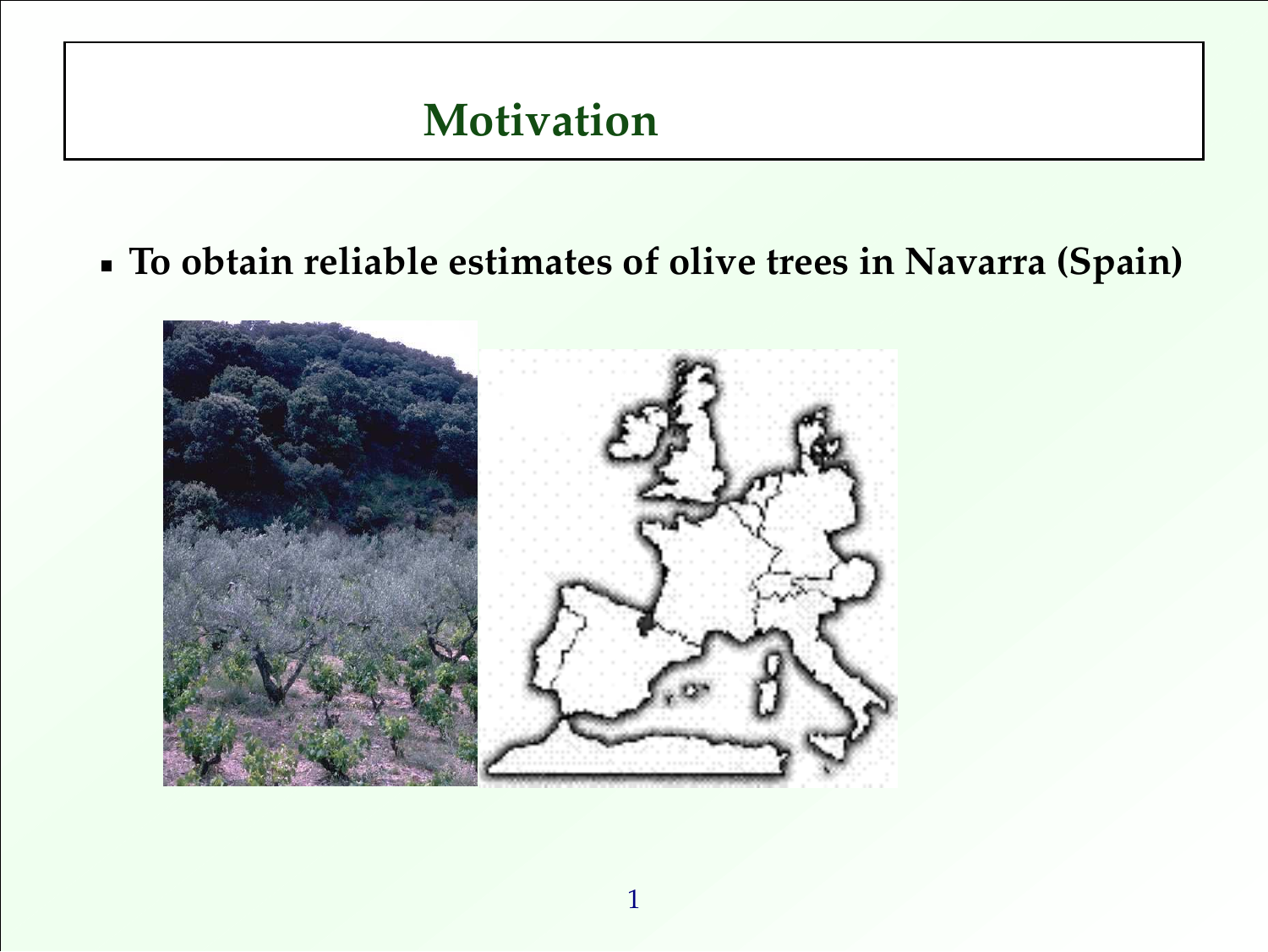- **Small and irregular plots** =⇒ **domestic consumption**
- **Olive oil is very important in the Mediterranean diet**
- **Development of a modern industry**
- **Sampling process very difficult and expensive**
- **Design based estimators are not appropriate**
- **Model based methods**  $\Rightarrow$  **Small Area Estimation (Rao, Wiley 2003)**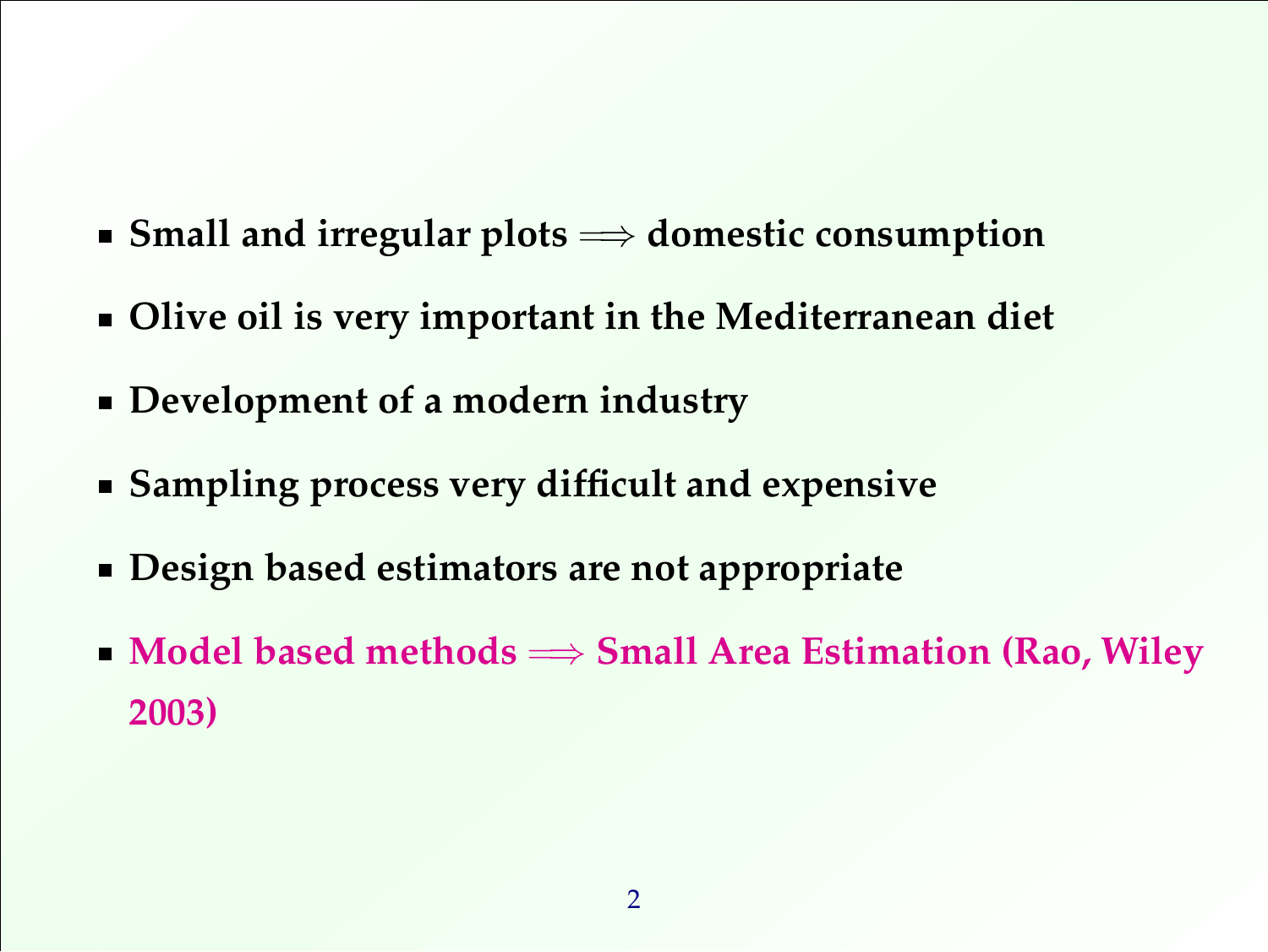

- **Sample: 39 segments of 4 hectares in 8 non irrigated areas**
- **Plots very irregular and different in size and dispersion**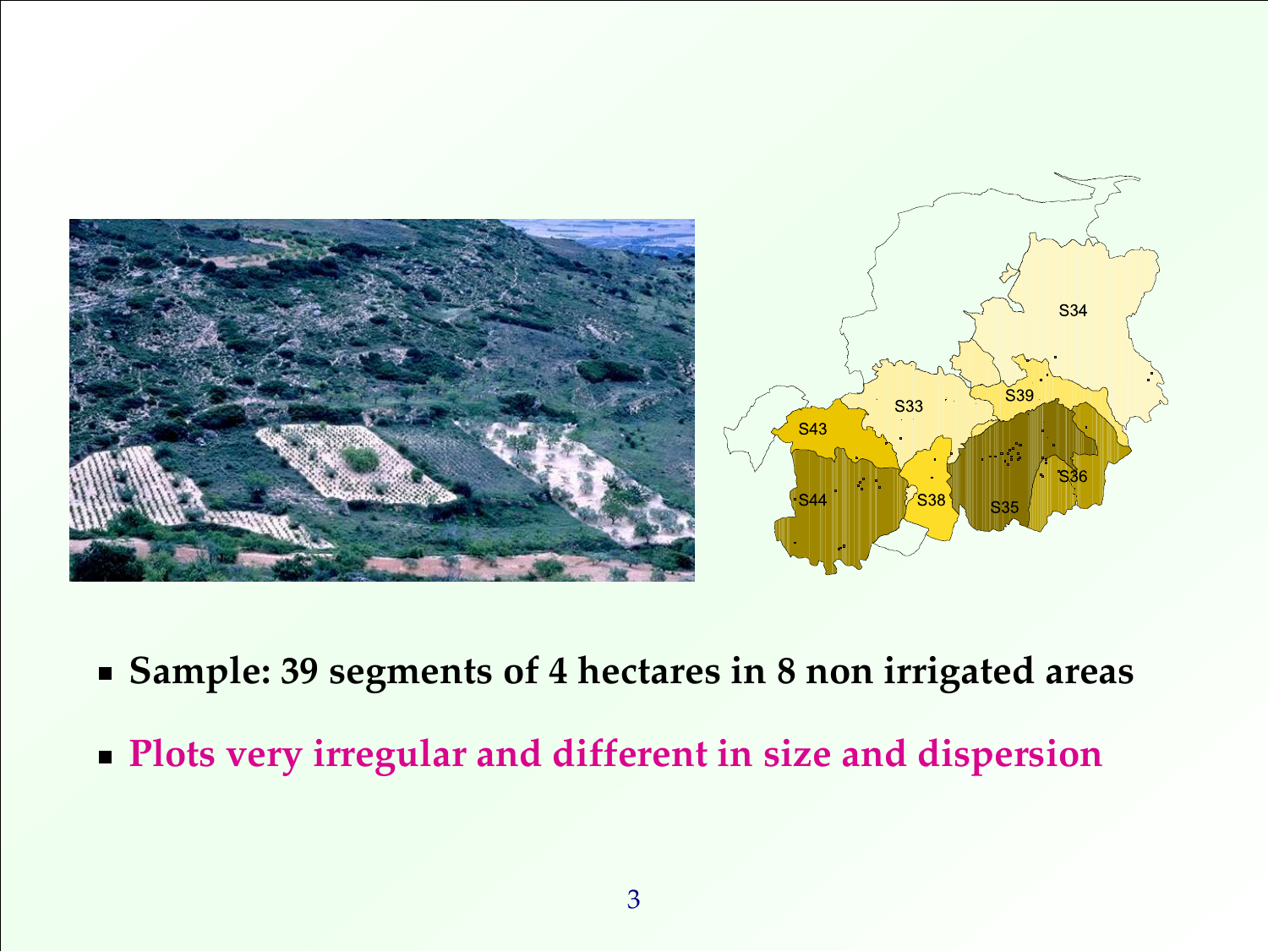

- **Irregular study domain**
- **Size of sample segments limited by satellite images**
- **Transformation of data**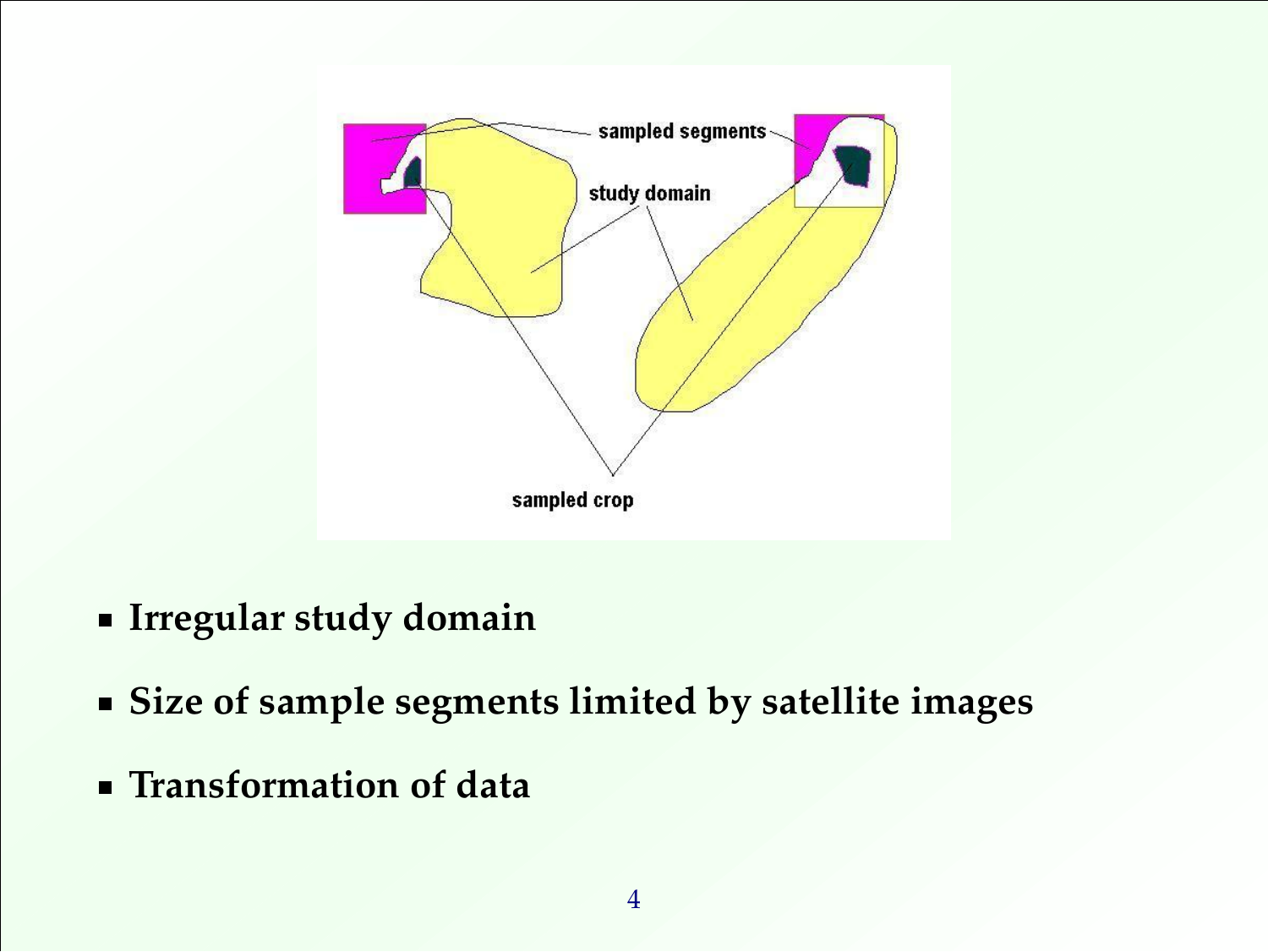### **Goals**

- **To provide estimates of the small area totals of surface occupied by olive trees**
- **To provide standard errors of the small area estimators**
- **To include weights to correct for heteroscedasticity**
- **To include sampling weights to obtain design-consistent estimators**
- **To compare the performance of different small area models**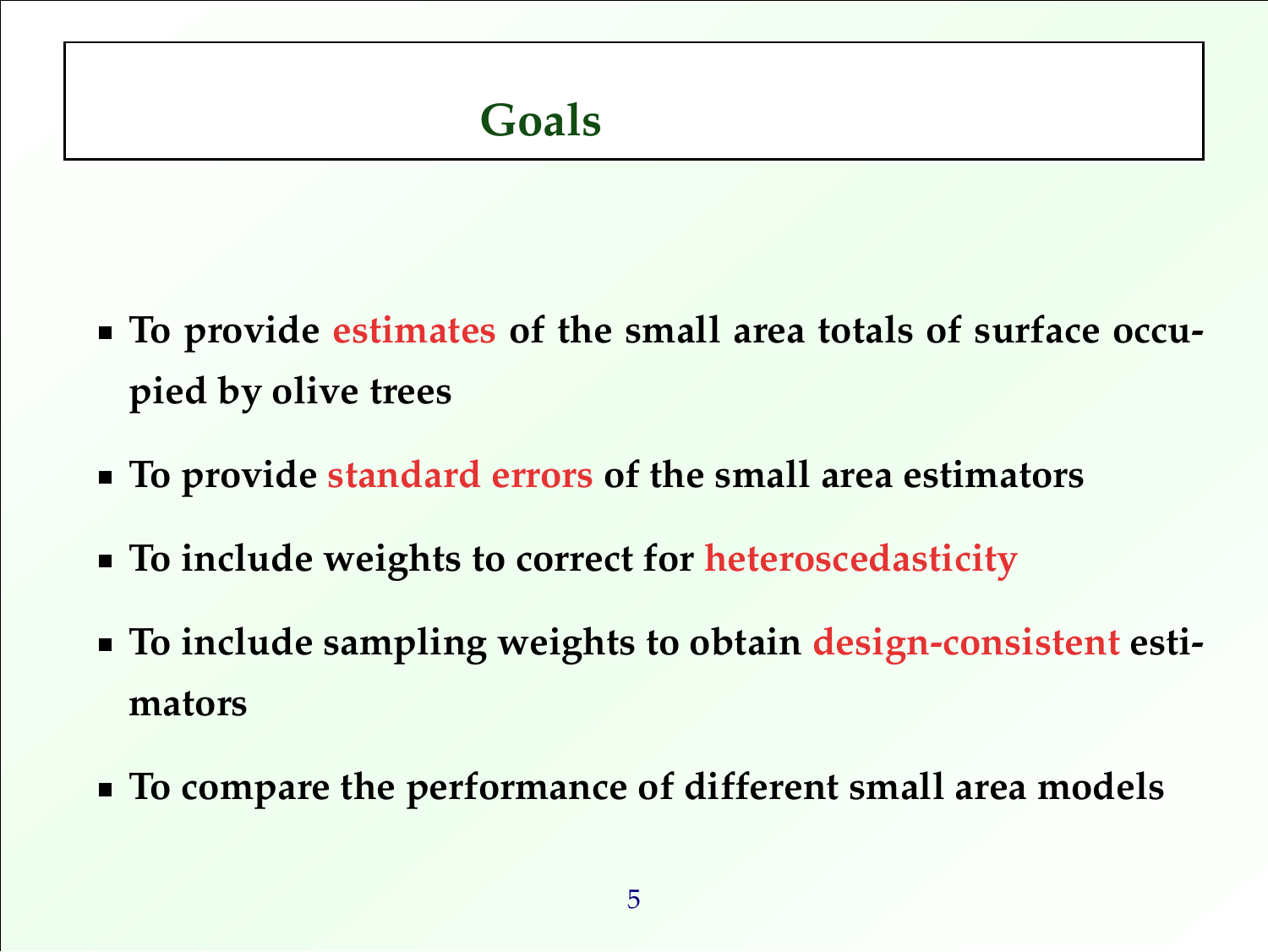### **Introduction**

- **Increasing demand for precise estimates in domains with small sample size**
	- **To produce reliable estimates**

- **To assess the estimation error**
- **Specificity:** *borrow information*

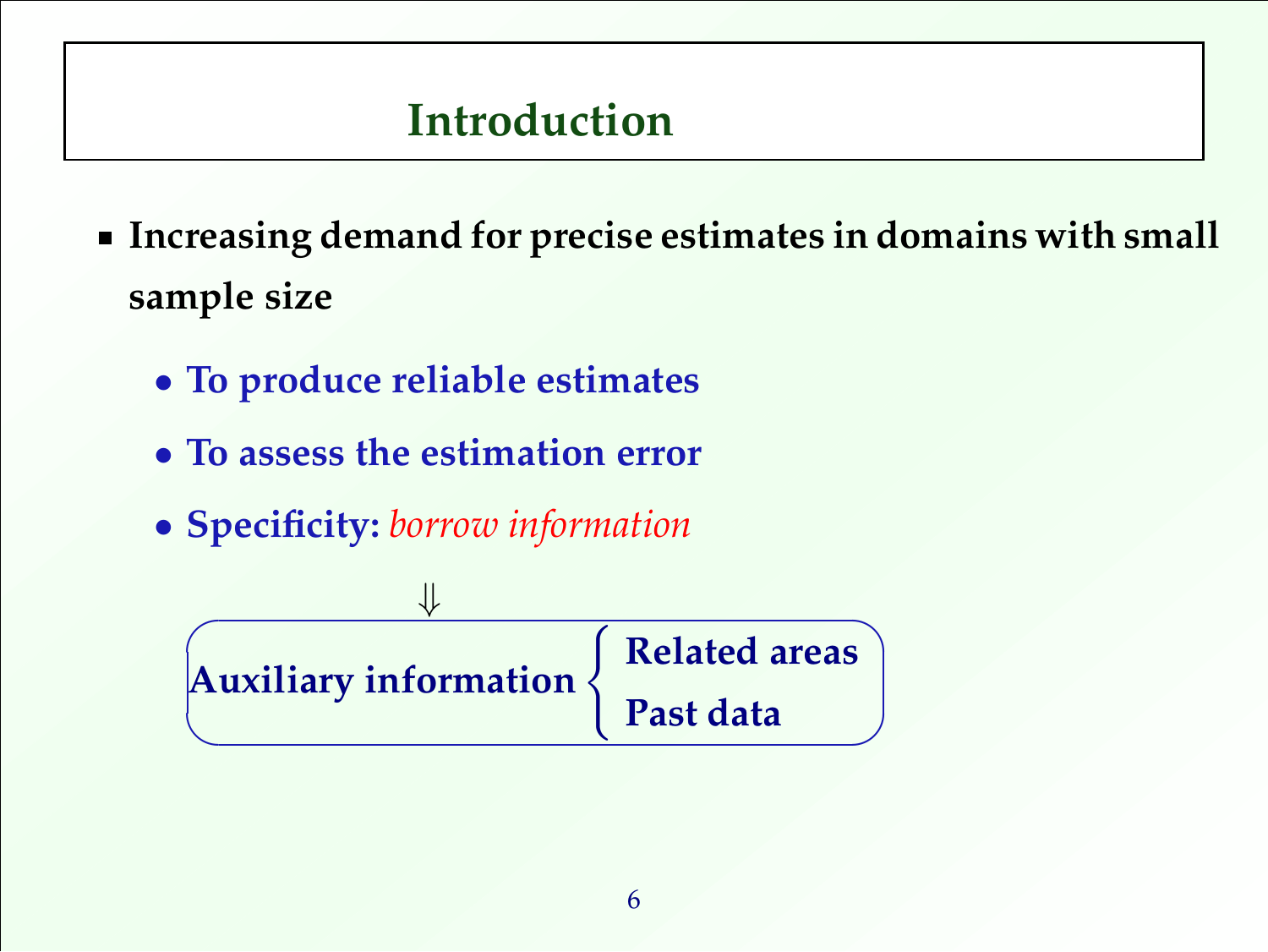- **Agricultural applications**
	- **Linear Mixed Models (Battese, Harter and Fuller, JASA 1988)**
	- **Auxiliary information: Data provided by satellite images**
	- **Regular segments**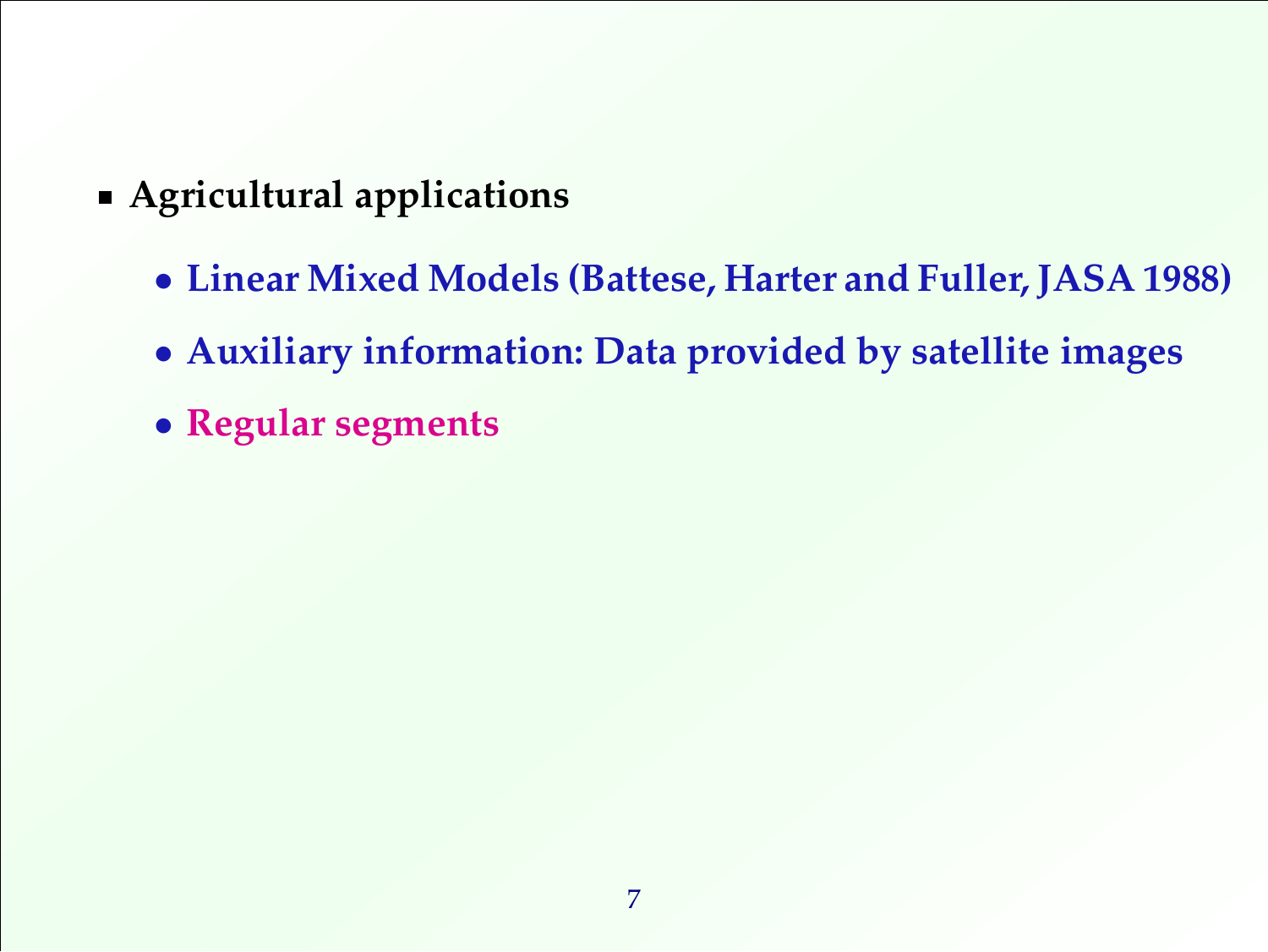### **Heteroscedastic Unit Level Model**

$$
y_{ij} = \beta_0 + \beta_1 x_{ij} + u_{ij}, \quad i = 1, ..., t, \quad j = 1, ..., n_i
$$

$$
\bullet \quad u_{ij} = v_i + e_{ij}, \quad v_i \sim N(0, \sigma_v^2) \quad \mathbf{y} \quad e_{ij} \sim N(0, \sigma_e^2/c_{ij})
$$

- $v_i$  are assumed to be independent of the random errors  $e_{ij}$
- yij **: number of hectares of olive trees in the** j**th segment of the** i**th area**
- $\overline{n_i}$  is the number of sampled segments

- xij **: number of classified hectares of olive trees in the** j**th segment of the** i**th area**
- $\bullet$   $c_{ij}$ : weights to account for heteroscedasticity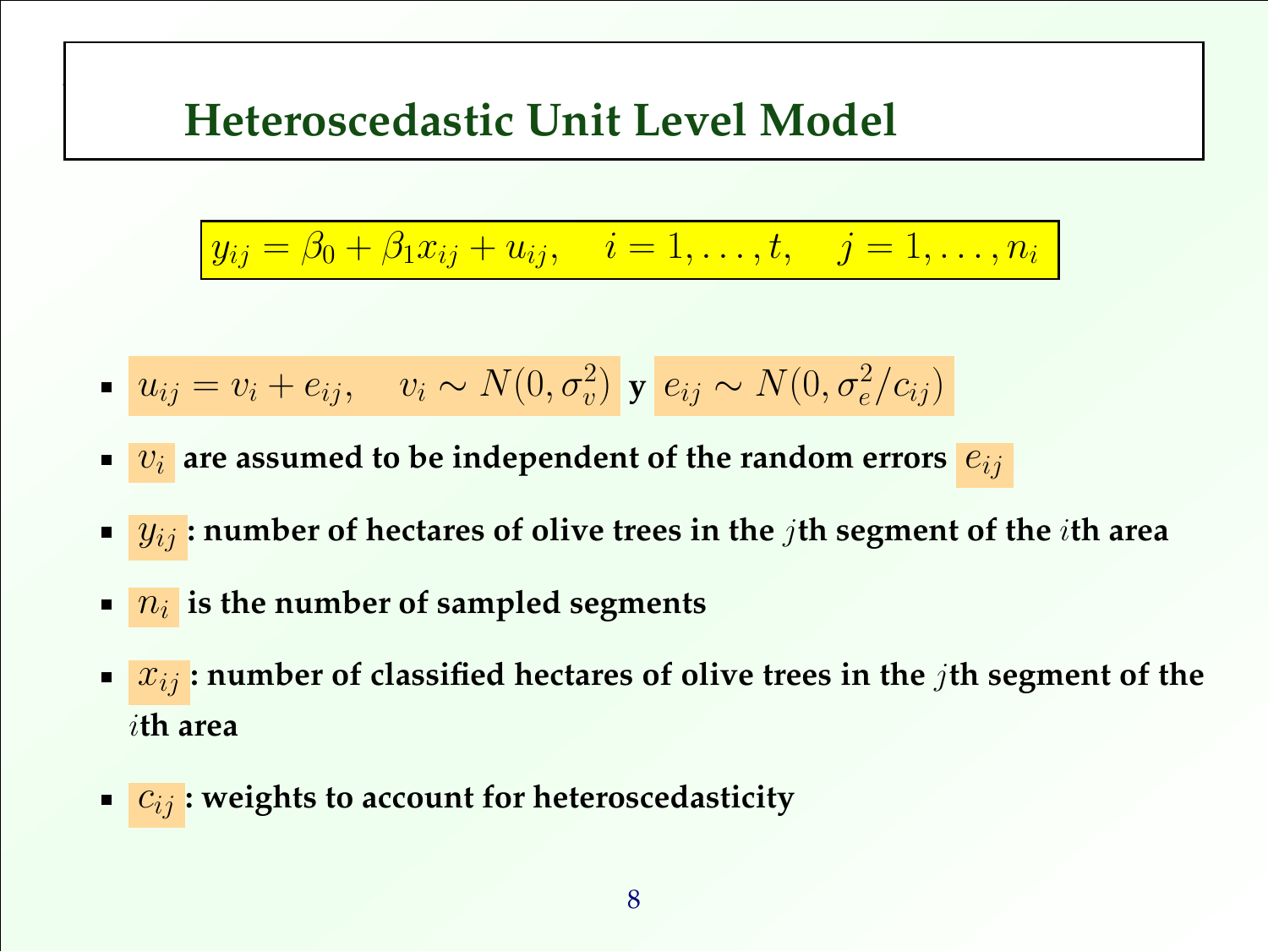#### <span id="page-9-0"></span>**In matrix form**

$$
\mathbf{Y} = \mathbf{X}\boldsymbol{\beta} + \mathbf{Z}\mathbf{v} + \boldsymbol{\epsilon}, \ \mathbf{v} \sim N(\mathbf{0}, \sigma_v^2 \mathbf{I}_t), \ \boldsymbol{\epsilon} \sim N(\mathbf{0}, \sigma_e^2 \mathbf{C}^{-1})
$$
 (1)

### **Quantity of interest**

$$
\bar{y}_{i(p)} = \bar{\mathbf{x}}'_{i(p)}\boldsymbol{\beta} + v_i = \beta_0 + \beta_1 \bar{x}_{i(p)} + v_i
$$

**Predictor**

$$
\hat{\bar{y}}_{ic} = \bar{\mathbf{x}}'_{i(p)}\hat{\boldsymbol{\beta}}_c + \hat{v}_{ic} = \bar{\mathbf{x}}'_{i(p)}\hat{\boldsymbol{\beta}}_c + \hat{\gamma}_{ic}(\bar{y}_{ic} - \bar{\mathbf{x}}'_{ic}\hat{\boldsymbol{\beta}}_c)
$$

$$
\hat{\gamma}_{ic} \text{ is the plug-in estimator of } \left[ \gamma_{ic} = \sigma_v^2/(\sigma_v^2 + \sigma_e^2/c_{i.}) \right]
$$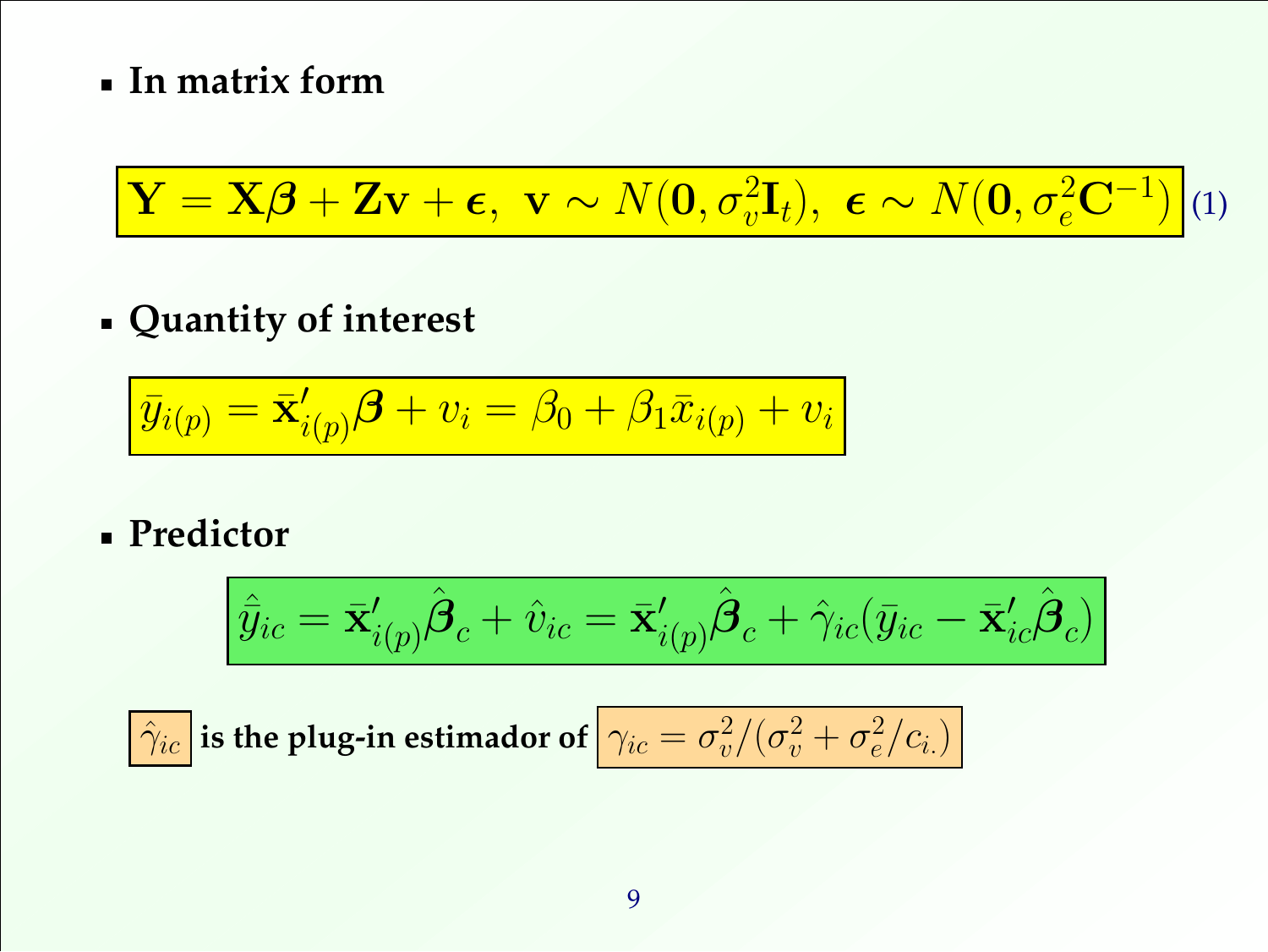### **Area Level Model**

- **Extension of the Prasad and Rao (Survey M., 1999) area level model**
- **Combining Equation [\(1\)](#page-9-0) and the design estimators**

<span id="page-10-0"></span>**5.**

$$
\bar{y}_{iw} = \sum_{j=1}^{n_i} w_{ij} y_{ij}, \quad \bar{\mathbf{x}}_{iw} = \sum_{j=1}^{n_i} w_{ij} \mathbf{x}_{ij}
$$

where  $\left|w_{ij}=\tilde{w}_{ij}/\sum_{j=1}^{n_i}\tilde{w}_{ij}\right|$  and  $\left|\tilde{w}_{ij}\right|$  are the sampling weights. Then,

Y¯ <sup>w</sup> = X¯ <sup>w</sup>β + v + ¯w, v ∼ N(0, σ<sup>2</sup> v It), ¯<sup>w</sup> ∼ N(0, σ<sup>2</sup> eδ 2 c ) (2)

$$
\delta_c^2 = \text{diag}(\delta_{ic}^2); \quad \delta_{ic}^2 = \sum_{j=1}^{n_i} w_{ij}^2 / c_{ij}, \quad i = 1, \ldots, t
$$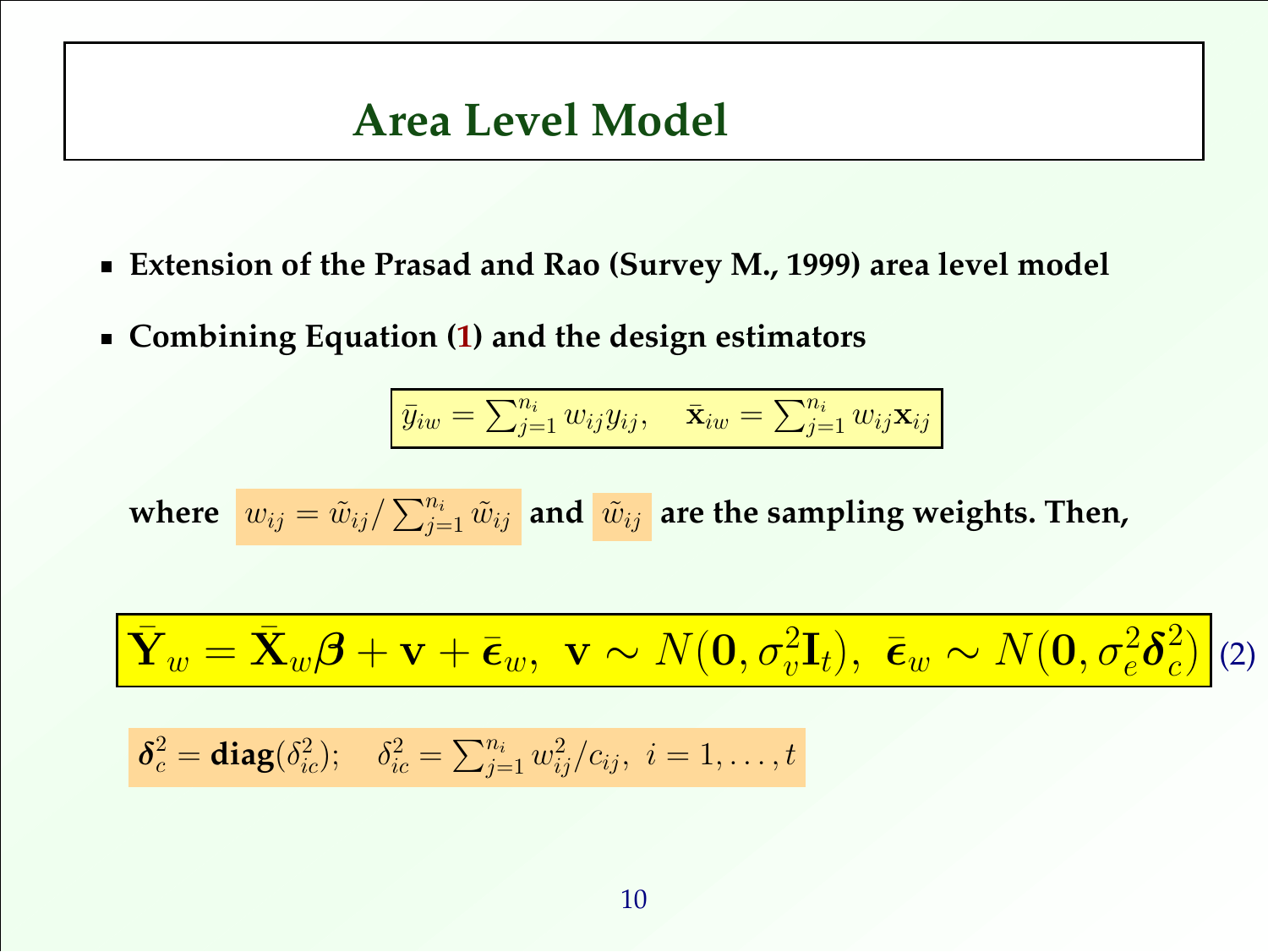#### **Predictor**

$$
\Big|\hat{\bar{y}}_{iwc}=\mathbf{\bar{x}}'_{i(p)}\hat{\boldsymbol{\beta}}_{wc}+\hat{v}_{iwc}=\mathbf{\bar{x}}'_{i(p)}\hat{\boldsymbol{\beta}}_{wc}+\hat{\gamma}_{iwc}(\bar{y}_{iw}-\mathbf{\bar{x}}'_{iw}\hat{\boldsymbol{\beta}}_{wc})\Big|
$$

$$
\hat{\gamma}_{iwc}
$$
 is the plug-in estimator of  $\gamma_{iwc} = \sigma_v^2/(\sigma_v^2 + \sigma_e^2 \delta_{ic}^2)$ 

**The estimator is design-consistent assuming**

$$
\boxed{\delta_{ic}^2 \to 0} \quad \text{as} \quad \boxed{n_i \to \infty}
$$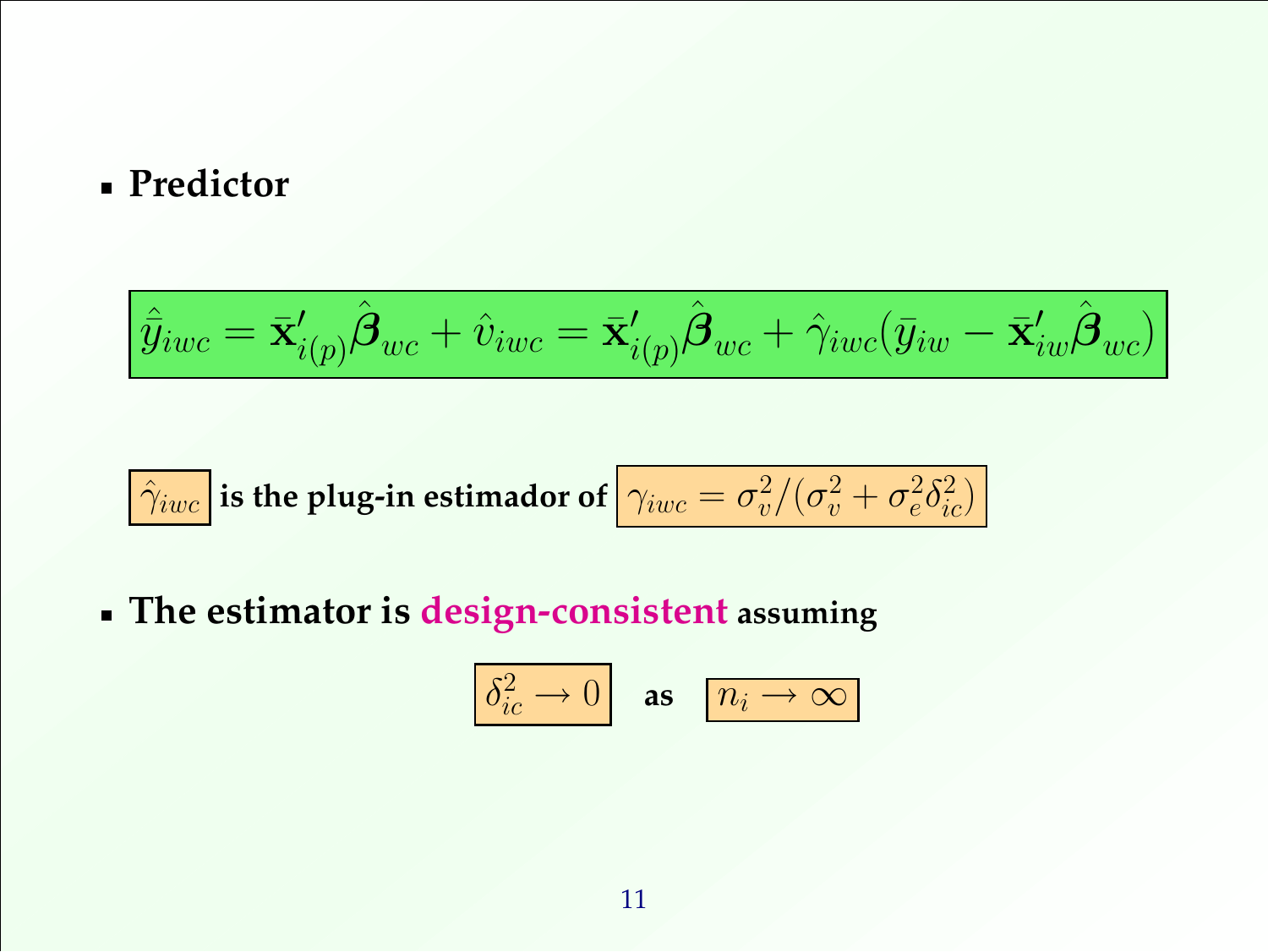### **Extended Pseudo-EBLUP**

**6.**

**Extension of the You and Rao (Canadian J. Statistics, 2002) Pseudo-EBLUP**

#### **Steps**

1. Assume  $\[\mathbf{\beta}, \sigma^2_e, \sigma^2_v\]$  are known in the area level model **[\(2\)](#page-10-0).** Then, the BLUP **is**

$$
\tilde{\bar{y}}_{iwc} = \bar{\mathbf{x}}'_{i(p)}\boldsymbol{\beta} + \gamma_{iwc}(\bar{y}_{iw} - \bar{\mathbf{x}}'_{iw}\boldsymbol{\beta})
$$

**2. The variance components are estimated from the heteroscedastic unit level model [\(1\)](#page-9-0)**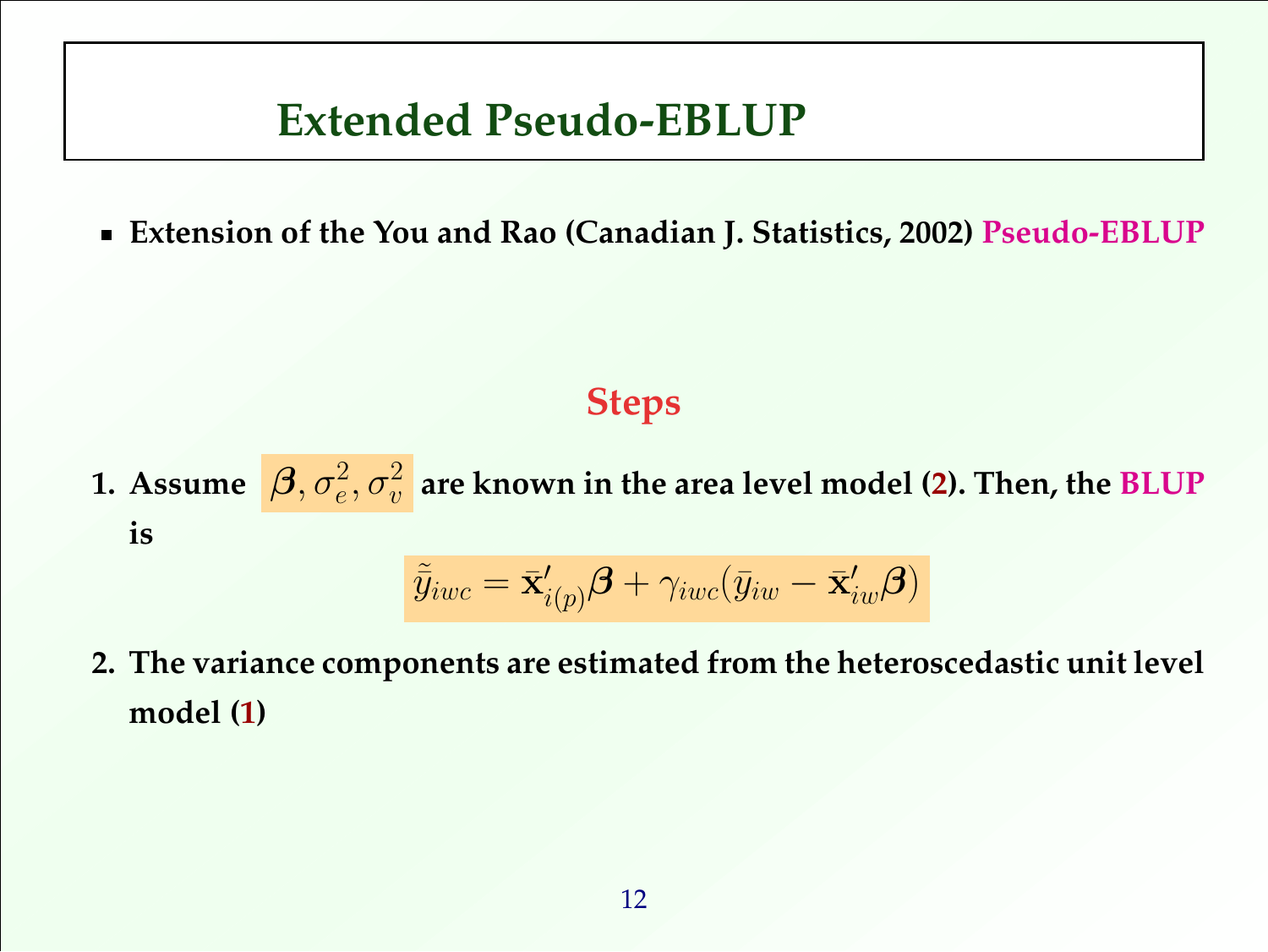**3. Obtain the BLUP of**  $v_{iwc}$  **from Expression[\(2\)](#page-10-0)** 

$$
\tilde{v}_{iwc} = \gamma_{iwc}(\bar{y}_{iw} - \bar{\mathbf{x}}'_{iw}\boldsymbol{\beta})
$$

**Solving the weighted estimating equations**

$$
\sum_{i=1}^t \sum_{j=1}^{n_i} \tilde{w}_{ij} c_{ij} \mathbf{x}_{ij} [y_{ij} - \mathbf{x}'_{ij} \boldsymbol{\beta} - \tilde{v}_{iwc}(\boldsymbol{\beta}, \sigma_e^2, \sigma_v^2)] = \mathbf{0}
$$

**it is obtained**

$$
\hat{\boldsymbol{\beta}}_{wcYR} = \left\{ \sum_{i=1}^t \sum_{j=1}^{n_i} \tilde{w}_{ij} c_{ij} \mathbf{x}_{ij} (\mathbf{x}_{ij} - \hat{\gamma}_{iwc} \bar{\mathbf{x}}_{iw})' \right\}^{-1} \left\{ \sum_{i=1}^t \sum_{j=1}^{n_i} \tilde{w}_{ij} c_{ij} \mathbf{x}_{ij} (y_{ij} - \hat{\gamma}_{iwc} \bar{y}_{iw}) \right\}
$$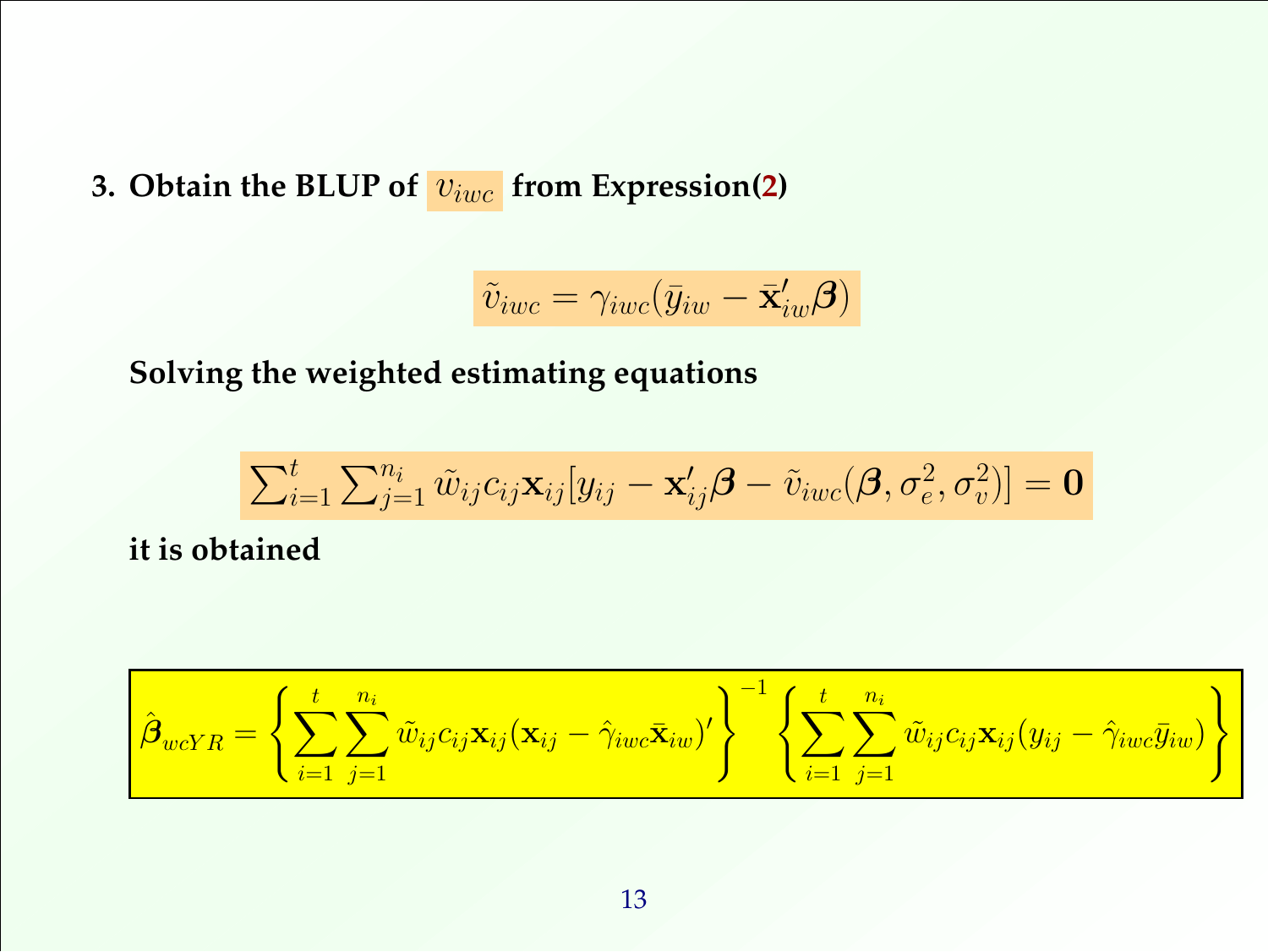#### **Predictor**

$$
\hat{\bar{y}}_{iwcYR} = \bar{\mathbf{x}}'_{i(p)}\hat{\boldsymbol{\beta}}_{wcYR} + \hat{\gamma}_{iwc}(\bar{y}_{iw} - \bar{\mathbf{x}}'_{iw}\hat{\boldsymbol{\beta}}_{wcYR})
$$

### **The estimator is design-consistent assuming**

$$
\boxed{\delta_{ic}^2 \to 0} \quad \text{as} \quad \boxed{n_i \to \infty}
$$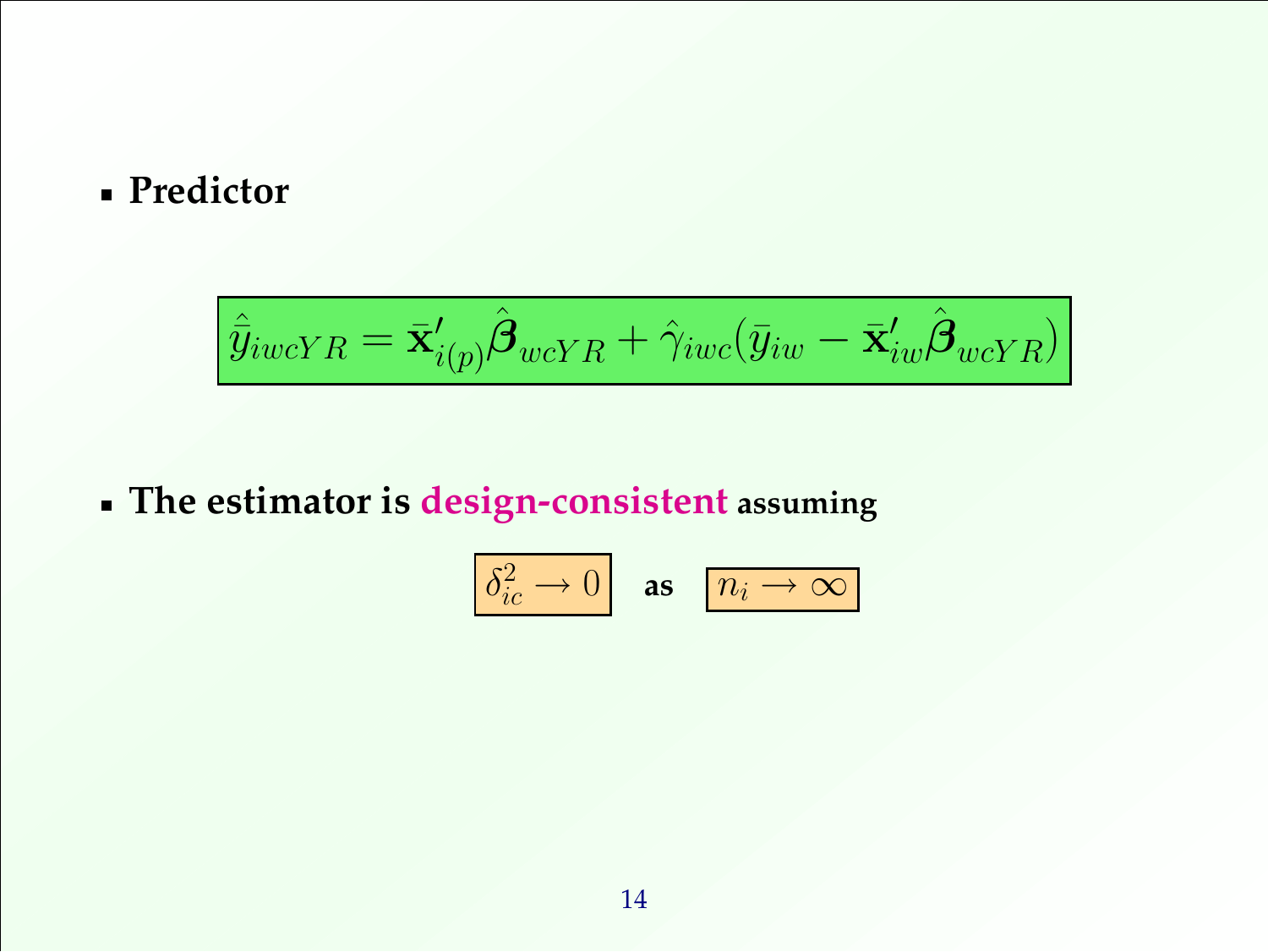### **Variance Components Estimation**

**7.**

**Fitting of constants (Searle, Casella and McCullogh, Wiley 1992).**

$$
\hat{\sigma}_e^2 = \frac{1}{n - t - k} \sum_{i=1}^t \sum_{j=1}^{n_i} c_{ij} \hat{\epsilon}_{ij}^2
$$

ˆ 2 ij **: weighted regression of** Y **on** X **introducing** v **as a dummy variable**

$$
\hat{\sigma}_v^2 = \max \left( \frac{1}{n_{*c}} \left\{ \sum_{i=1}^t \sum_{j=1}^{n_i} c_{ij} \hat{s}_{ij}^2 - (n-k-1) \hat{\sigma}_e^2 \right\}, 0 \right)
$$

 $\hat{s}_{ij}^2$ : residuals from the weighted regression of  $\mathbf Y$  on  $\mathbf X$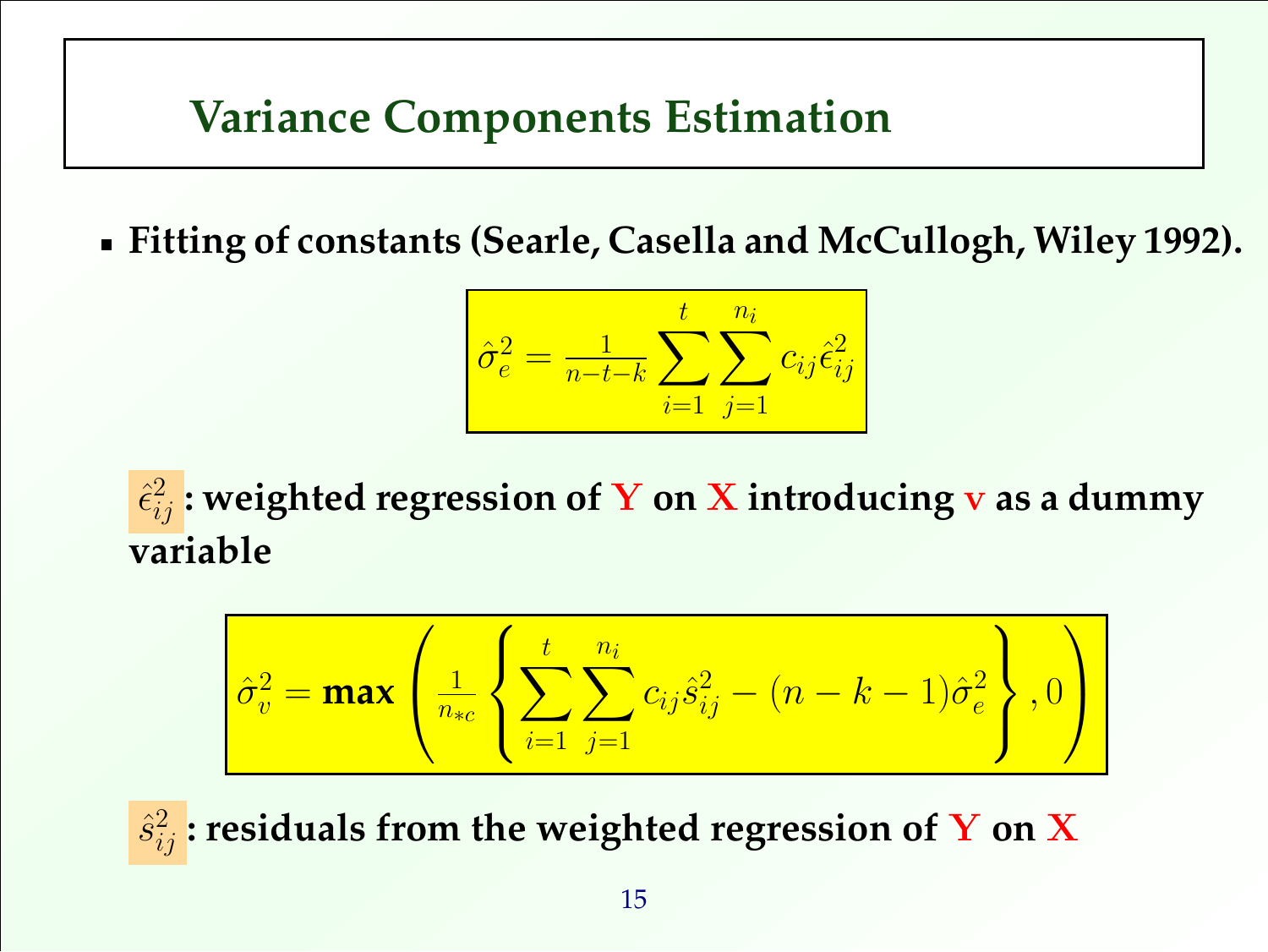### **Mean Squared Error**

**Kackar and Harville, JASA 1984, showed, under normality**

 $\textbf{MSE}[\hat{\bar{y}}_{i(p)}(\hat{\bm{\sigma}}^2, \mathbf{Y})] = \textbf{MSE}[\tilde{\bar{y}}_{i(p)}(\bm{\sigma}^2, \mathbf{Y})] + E[\hat{\bar{y}}_{i(p)}(\hat{\bm{\sigma}}^2, \mathbf{Y}) - \tilde{\bar{y}}_{i(p)}(\bm{\sigma}^2, \mathbf{Y})]^2$ 

**An adequate estimator (Prasad and Rao, JASA 1990)**

$$
\widehat{\textbf{MSE}}[t_i(\hat{\boldsymbol{\sigma}}^2, \mathbf{Y})] = g_{1ic}(\hat{\boldsymbol{\sigma}}^2) + g_{2ic}(\hat{\boldsymbol{\sigma}}^2) + 2g_{3ic}(\hat{\boldsymbol{\sigma}}^2)
$$

- **q**<sub>1ic</sub> is associated to random effects
- g2ic **is associated to fixed effects**

**8.**

**g**<sub>3ic</sub> is associated to variance components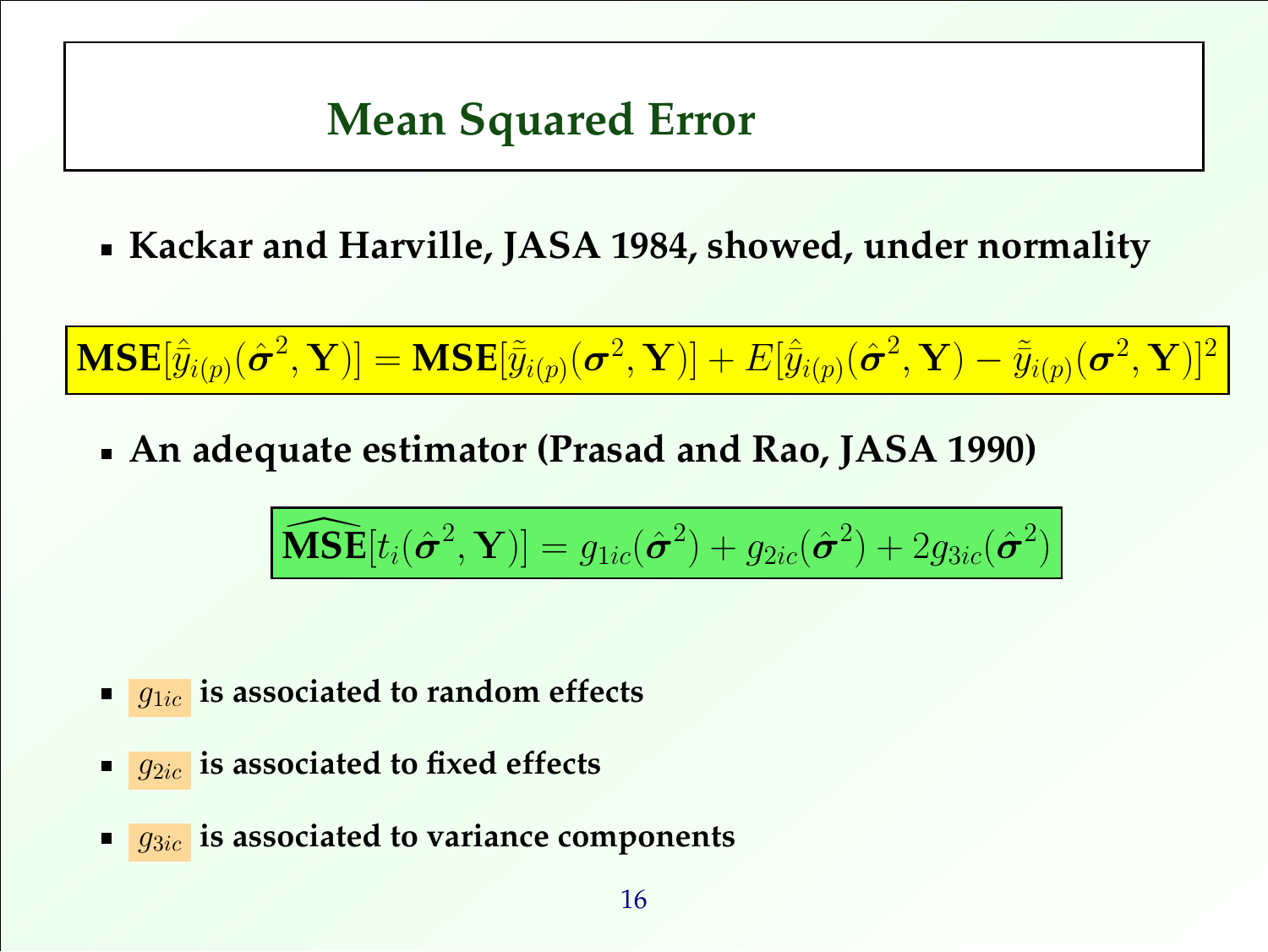## **Application**

- **Complex project: several scientific disciplines**
- **Study domain determined by a Navarra map and aerial photos**

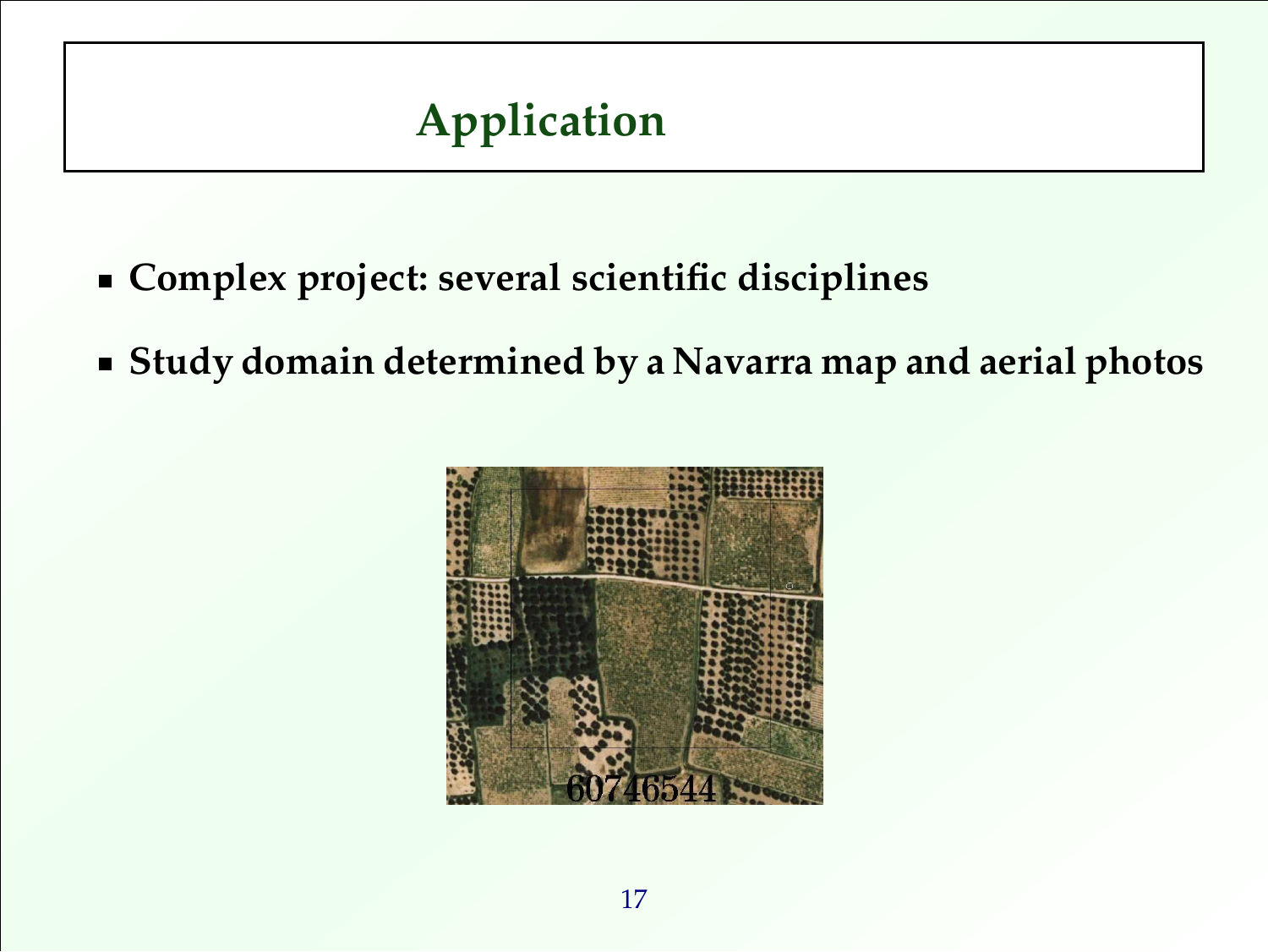- **Auxiliary information: satellite images**
	- **Two kind of images: panchromatic and multispectral**
	- **New methods of merging images**

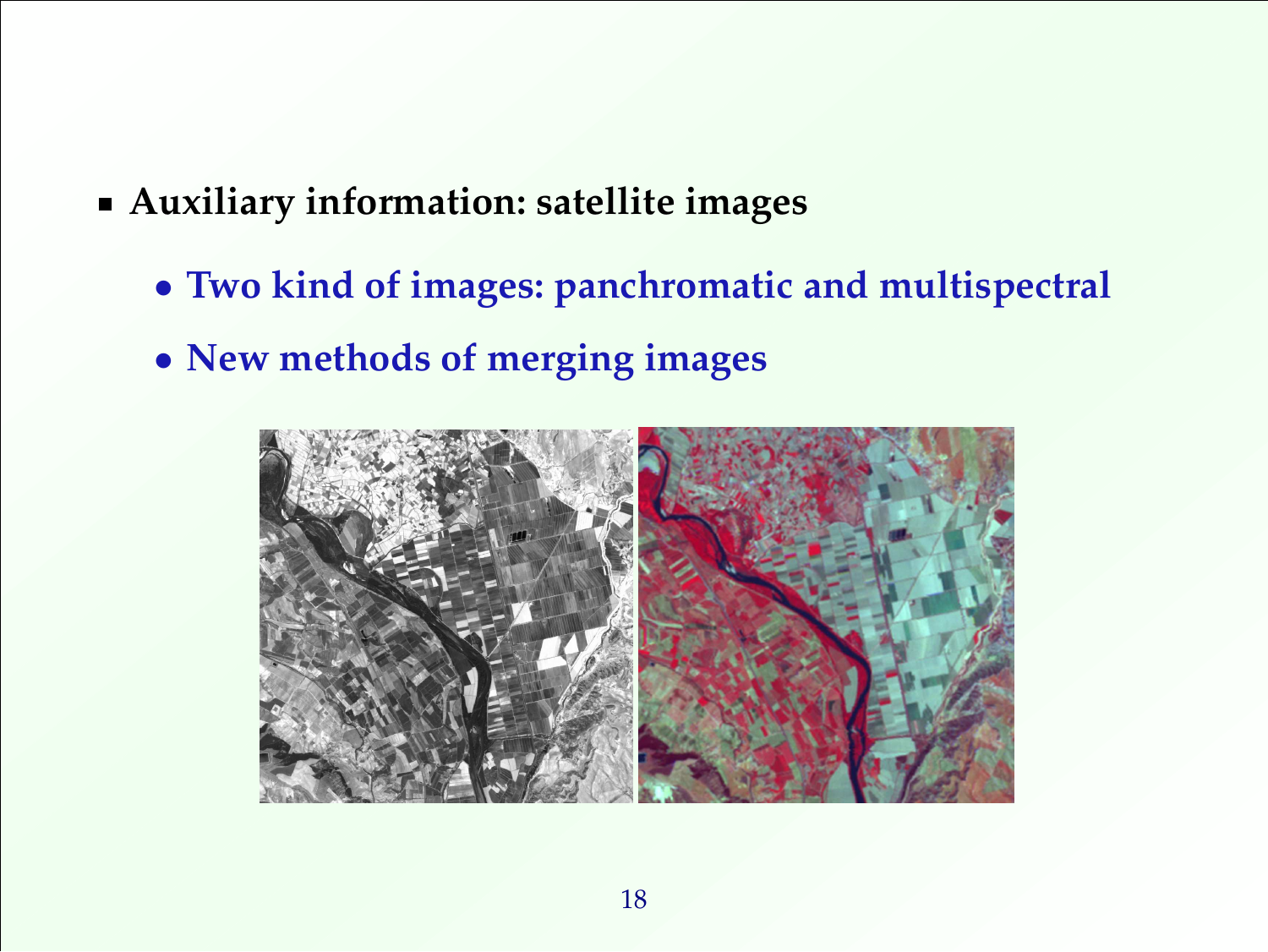### **Sampled Segments**



- **Variability increases with sample size**
- **Weights:**  $c_{ij} = 1/$ √  $\overline{n_i},\, i=1,\ldots,t;\, j=i,\ldots,n_i$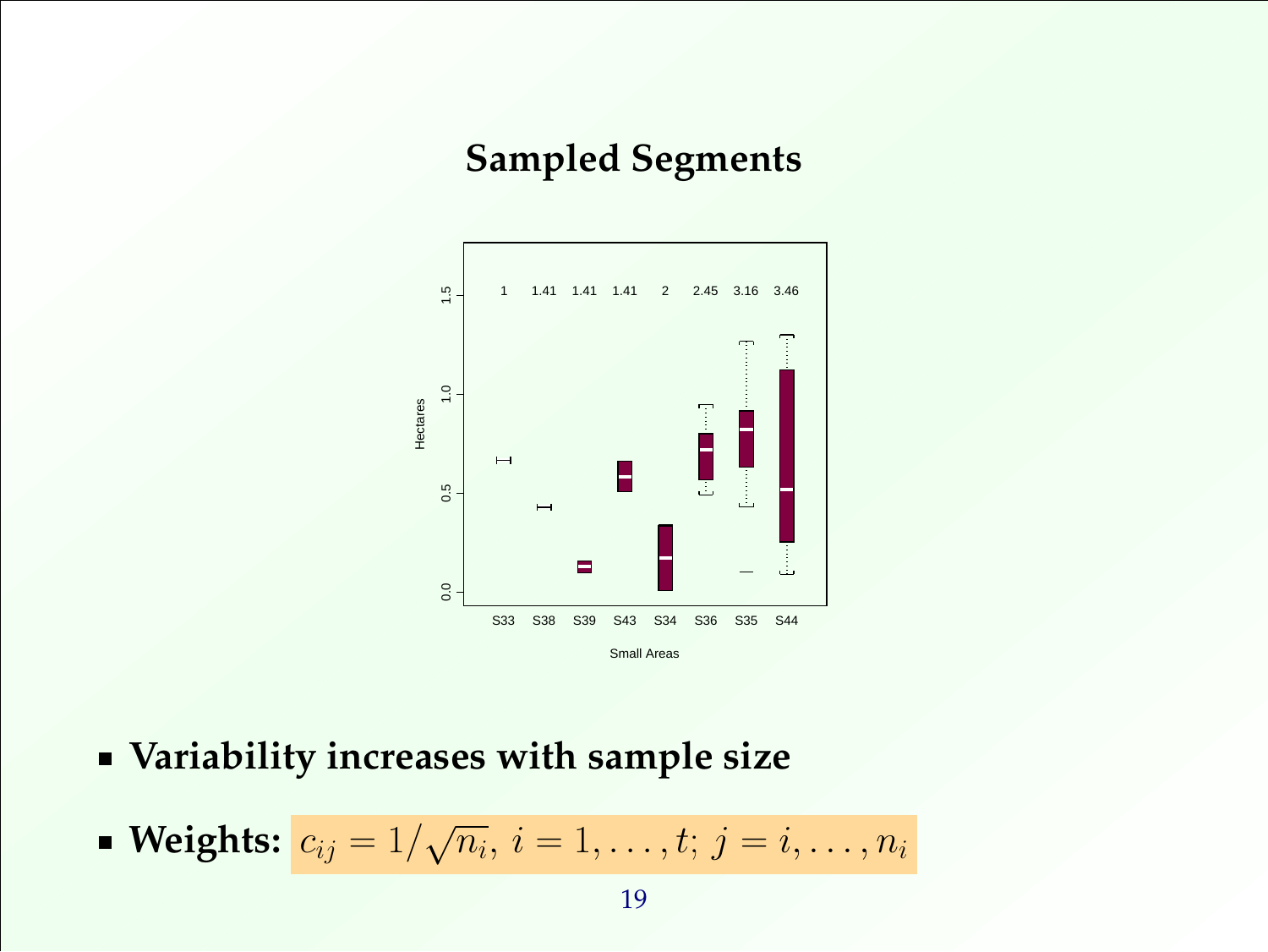#### **Models**

- **Model 1: Homoscedastic unit level model,**  $c_{ij} = 1$ ,  $\tilde{w}_{ij} = 1$ .
- **Model 2: Heteroscedastic unit level model**  $c_{ij} = 1/$ √  $\overline{n_i}, \, \tilde{w}_{ij} = 1$ **.**
- **Model 3: Area level model (Prasad y Rao, Survey Methodology, 1999).**  $c_{ij}=1,\,\tilde{w}_{ij}=N_i/n_i$ .
- **Modelo 4: Area level model.**  $\boxed{c_{ij} = 1/2}$ √  $\overline{n_i}, \, \tilde{w}_{ij} = N_i/n_i$ .
- **Model 5: Pseudo-EBLUP estimator(You y Rao, Canadian J. Statistics, 2002).**  $c_{ij} = 1, \, \tilde{w}_{ij} = N_i/n_i$ .
- **Modelo 6: Extended Pseudo-EBLUP .** cij = 1/ √  $\overline{n_i}, \, \tilde{w}_{ij} = N_i/n_i$ .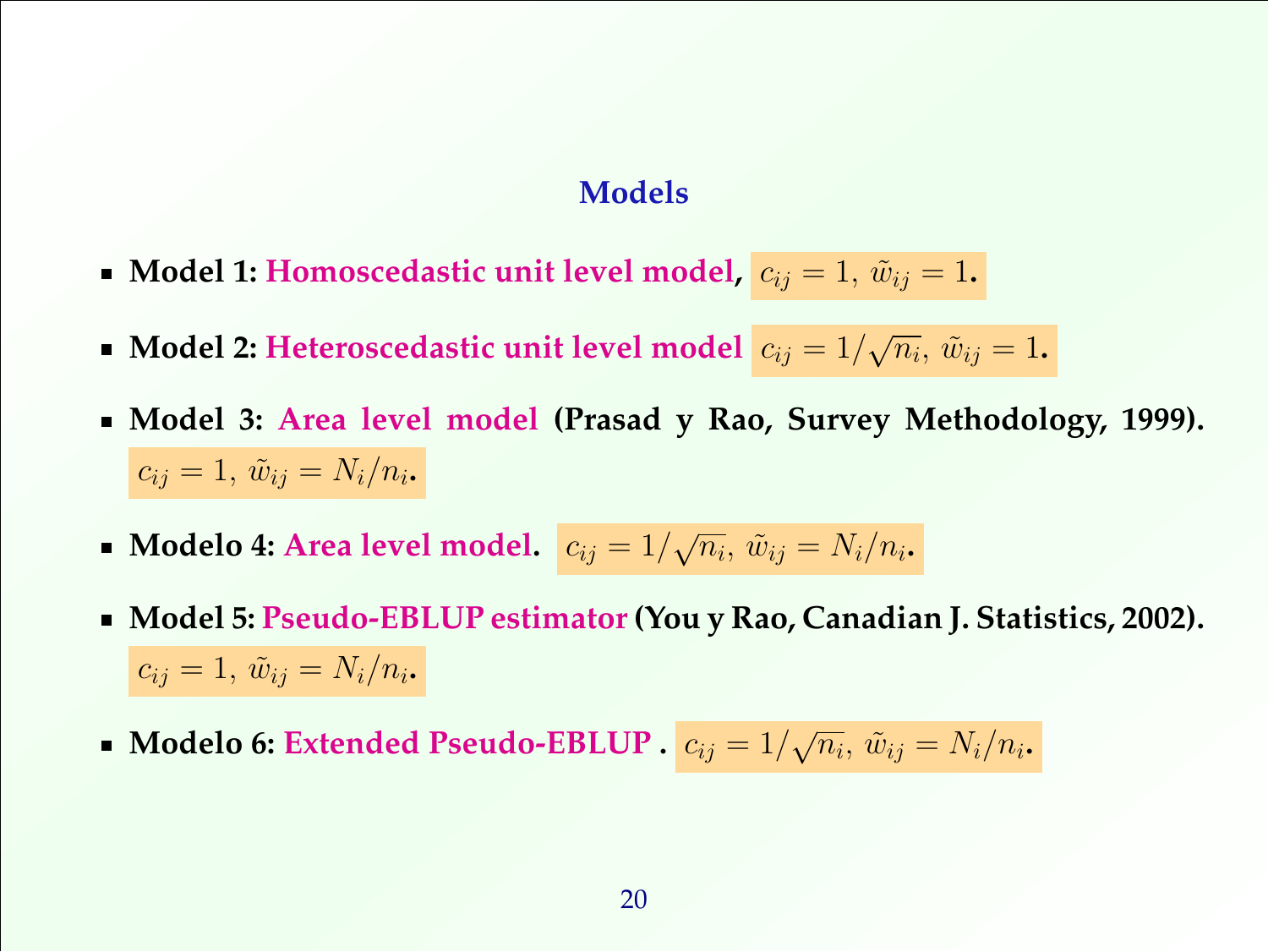#### **Table 1. Results for Unit Level Models**

|              |                |       | <b>Model 1</b> $(c_{ij} = 1)$ |                |        | <b>Model 2</b> $(c_{ij} = 1/\sqrt{n_i})$ |                |        |       |
|--------------|----------------|-------|-------------------------------|----------------|--------|------------------------------------------|----------------|--------|-------|
| Area         | $n_i$          | $N_i$ | $S_i$                         | $\hat{y}_{iw}$ | s.e.   | c.v                                      | $\hat{y}_{iw}$ | s.e.   | c.v   |
| <b>S33</b>   | $\mathbf{1}$   | 32    | 26.560                        | 10.380         | 3.389  | 0.326                                    | 13.593         | 3.598  | 0.265 |
| <b>S38</b>   | $\overline{2}$ | 97    | 87.199                        | 34.839         | 10.455 | 0.300                                    | 39.940         | 9.682  | 0.242 |
| <b>S39</b>   | $\overline{2}$ | 115   | 170.224                       | 31.543         | 12.516 | 0.397                                    | 26.525         | 11.491 | 0.433 |
| <b>S43</b>   | $\overline{2}$ | 81    | 67.010                        | 31.557         | 8.722  | 0.276                                    | 40.053         | 8.090  | 0.202 |
| <b>S34</b>   | $\overline{4}$ | 227   | 226.286                       | 67.084         | 24.301 | 0.362                                    | 50.143         | 20.112 | 0.401 |
| <b>S36</b>   | 6              | 284   | 280.085                       | 125.992        | 29.460 | 0.234                                    | 135.801        | 24.075 | 0.177 |
| <b>S35</b>   | 10             | 697   | 791.867                       | 400.333        | 63.608 | 0.159                                    | 413.477        | 51.769 | 0.125 |
| <b>S44</b>   | 12             | 731   | 935.936                       | 347.611        | 64.120 | 0.184                                    | 349.560        | 53.449 | 0.153 |
| <b>Total</b> | 39             | 2264  | 2585.168                      | 1049.339       | 99.846 | 0.095                                    | 1069.092       | 82.615 | 0.077 |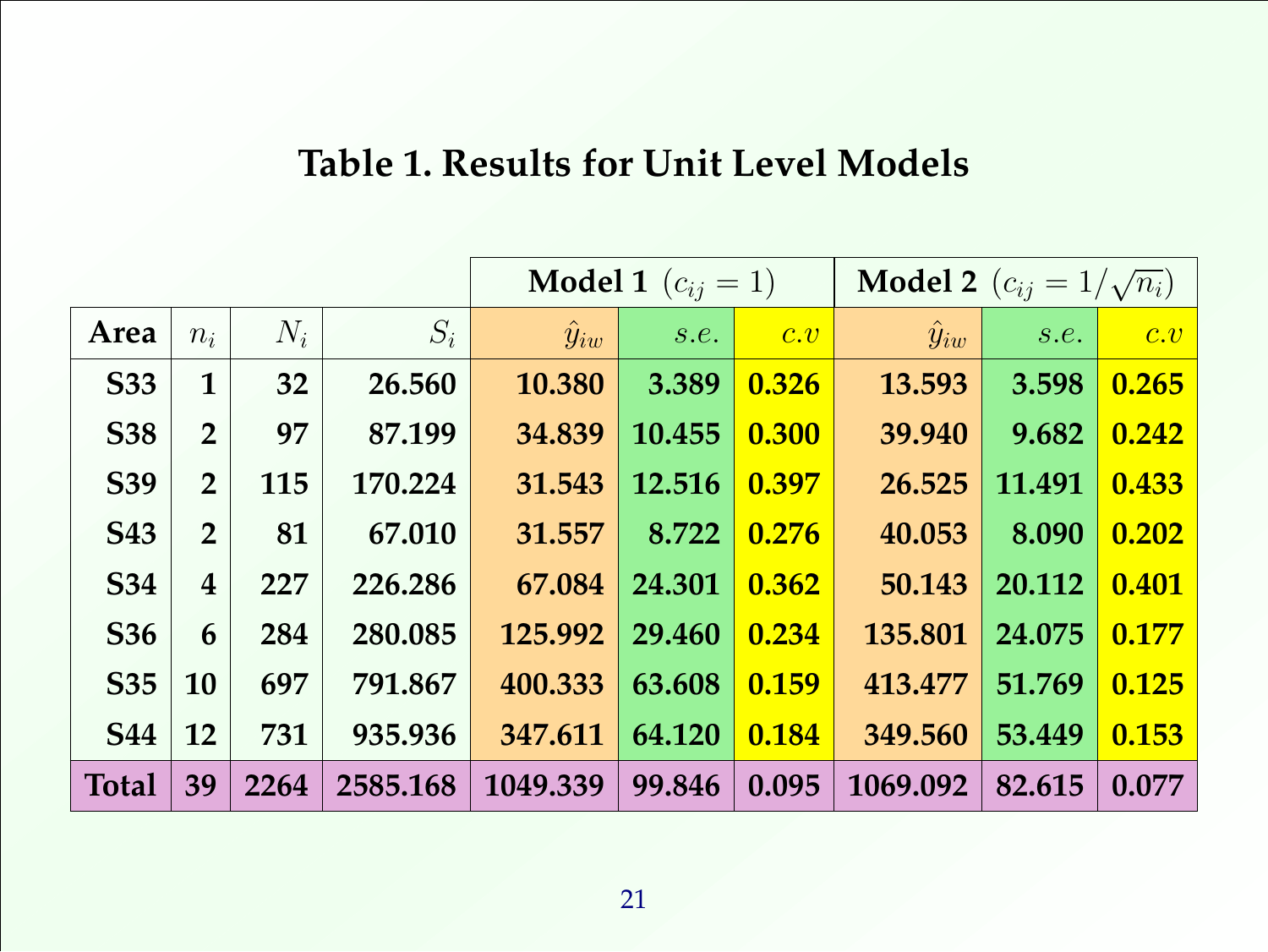#### **Table 2. Results for Area Level Models**

|                 |                |       | <b>Model 3</b> $(c_{ij} = 1)$ |                         |         | <b>Model 4</b> $(c_{ij} = 1/\sqrt{n_i})$ |                        |        |       |
|-----------------|----------------|-------|-------------------------------|-------------------------|---------|------------------------------------------|------------------------|--------|-------|
| Area            | $n_i$          | $N_i$ | $S_i$                         | $\hat{y}_{i \tilde{w}}$ | s.e.    | $\overline{c.v}$                         | $\hat{y}_{i\tilde{w}}$ | s.e.   | c.v   |
| <b>S33</b>      | $\mathbf{1}$   | 32    | 26.560                        | 9.997                   | 3.927   | 0.393                                    | 13.303                 | 3.941  | 0.296 |
| <b>S38</b>      | $\overline{2}$ | 97    | 87.199                        | 33.989                  | 11.345  | 0.334                                    | 39.623                 | 9.841  | 0.248 |
| <b>S39</b>      | $\overline{2}$ | 115   | 170.224                       | 30.367                  | 13.923  | 0.458                                    | 26.098                 | 11.732 | 0.450 |
| <b>S43</b>      | $\overline{2}$ | 81    | 67.010                        | 30.860                  | 9.441   | 0.306                                    | 39.767                 | 8.243  | 0.207 |
| <b>S34</b>      | $\overline{4}$ | 227   | 226.286                       | 65.428                  | 25.776  | 0.394                                    | 49.231                 | 20.735 | 0.421 |
| S <sub>36</sub> | 6              | 284   | 280.085                       | 123.584                 | 31.999  | 0.259                                    | 133.139                | 28.227 | 0.212 |
| <b>S35</b>      | 10             | 697   | 791.867                       | 397.182                 | 65.674  | 0.165                                    | 409.336                | 56.620 | 0.138 |
| <b>S44</b>      | 12             | 731   | 935.936                       | 342.442                 | 69.500  | 0.203                                    | 343.391                | 63.430 | 0.185 |
| <b>Total</b>    | 39             | 2264  | 2585.168                      | 1033.851                | 106.107 | 0.103                                    | 1053.889               | 93.669 | 0.089 |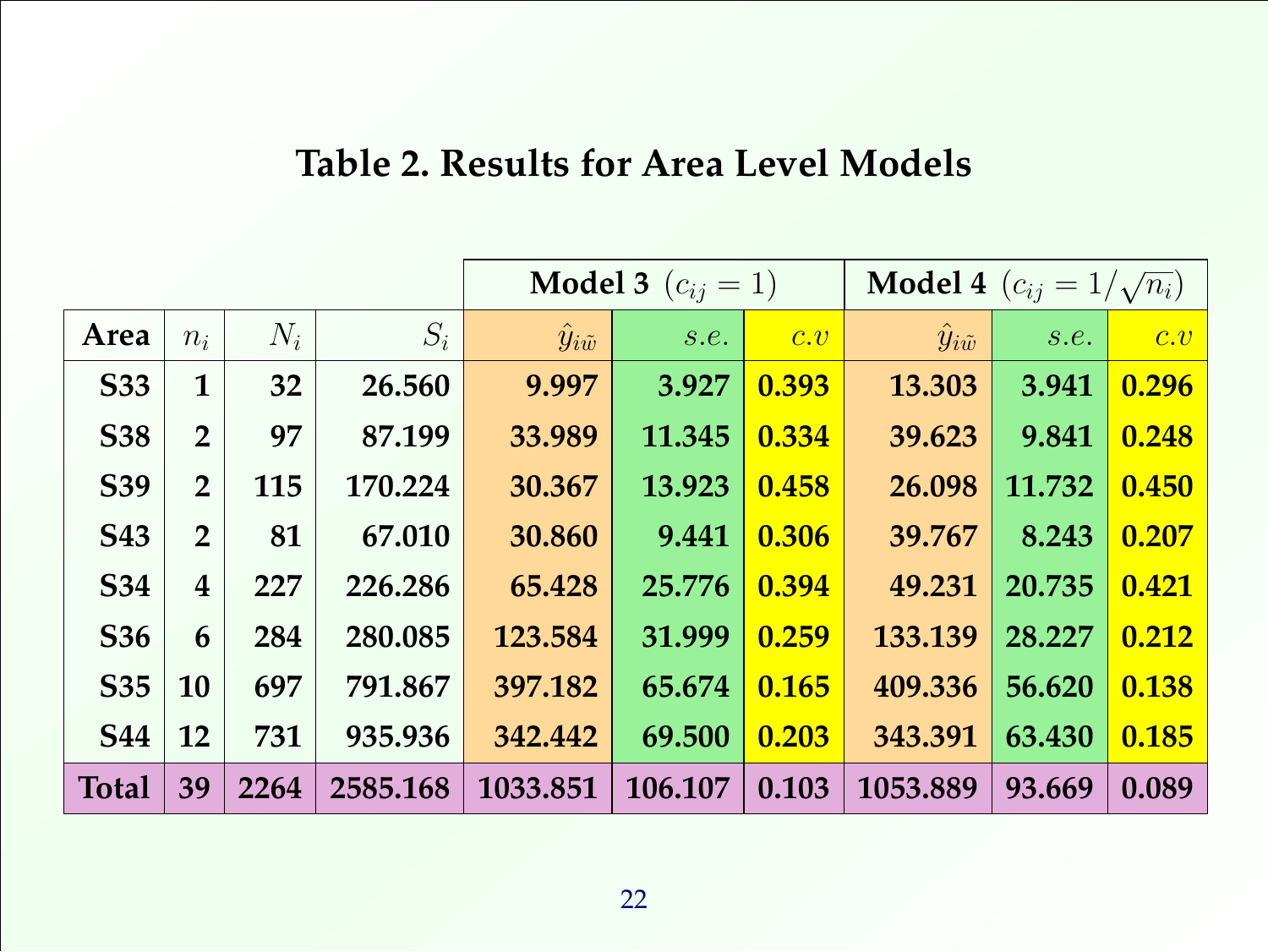### **Table 3. Results for Pseudo-EBLUP Estimators**

|              |                |       | <b>Model 5</b> $(c_{ij} = 1)$ |                         |         | <b>Model 6</b> $(c_{ij} = 1/\sqrt{n_i})$ |                         |        |                  |
|--------------|----------------|-------|-------------------------------|-------------------------|---------|------------------------------------------|-------------------------|--------|------------------|
| Area         | $n_i$          | $N_i$ | $S_i$                         | $\hat{y}_{i \tilde{w}}$ | s.e.    | $\overline{c.v}$                         | $\hat{y}_{i \tilde{w}}$ | s.e.   | $\overline{c.v}$ |
| <b>S33</b>   | $\mathbf{1}$   | 32    | 26.560                        | 9.965                   | 3.403   | 0.342                                    | 13.213                  | 3.605  | 0.273            |
| <b>S38</b>   | $\overline{2}$ | 97    | 87.199                        | 33.744                  | 10.487  | 0.311                                    | 39.085                  | 9.695  | 0.248            |
| <b>S39</b>   | $\overline{2}$ | 115   | 170.224                       | 30.203                  | 12.557  | 0.416                                    | 25.499                  | 11.506 | 0.451            |
| <b>S43</b>   | $\overline{2}$ | 81    | 67.010                        | 30.646                  | 8.749   | 0.285                                    | 39.334                  | 8.101  | 0.206            |
| <b>S34</b>   | $\overline{4}$ | 227   | 226.286                       | 64.914                  | 24.355  | 0.375                                    | 48.446                  | 20.136 | 0.416            |
| <b>S36</b>   | 6              | 284   | 280.085                       | 123.481                 | 29.522  | 0.239                                    | 133.524                 | 24.119 | 0.181            |
| <b>S35</b>   | 10             | 697   | 791.867                       | 395.825                 | 63.696  | 0.161                                    | 409.161                 | 51.836 | 0.127            |
| <b>S44</b>   | 12             | 731   | 935.936                       | 342.791                 | 64.228  | 0.187                                    | 344.797                 | 53.542 | 0.155            |
| <b>Total</b> | 39             | 2264  | 2585.168                      | 1031.569                | 100.015 | 0.097                                    | 1053.060                | 82.740 | 0.079            |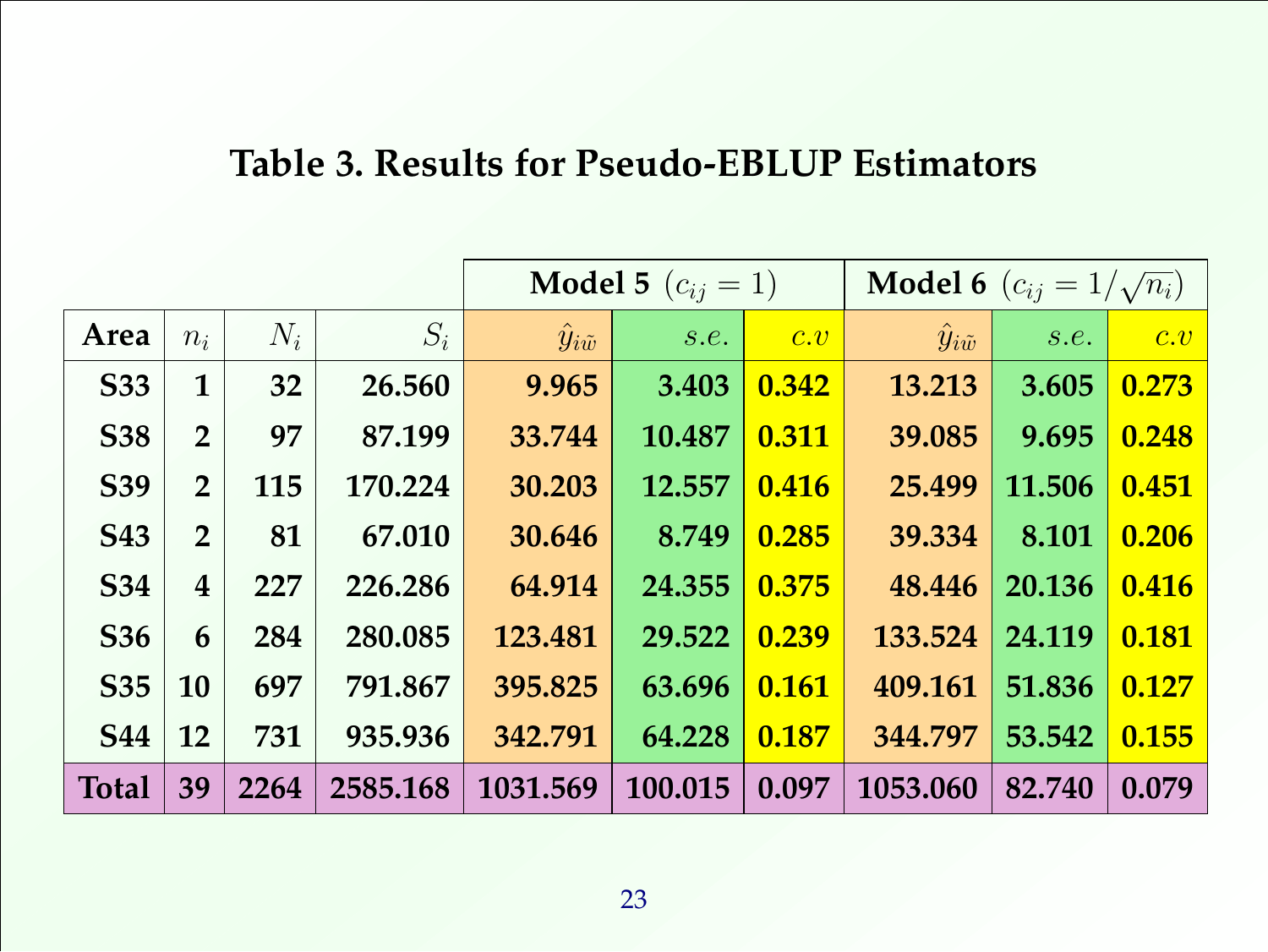- **Diagnosis: it is very important to check model hypothesis**
	- **Significance of the variance components: a parametric bootstrap test is conducted**
	- **Normality: it is a necessary condition to estimate the mean squared error**
	- **There are some simulation studies to show the robustness of the models to small deviations from normality when the variance components are estimated by the fitting of constants method**
- **It is possible to use standard software such as SAS, S-PLUS, R to fit small area models, but extra programming is needed to obtain the small area predictor and the mean squared error**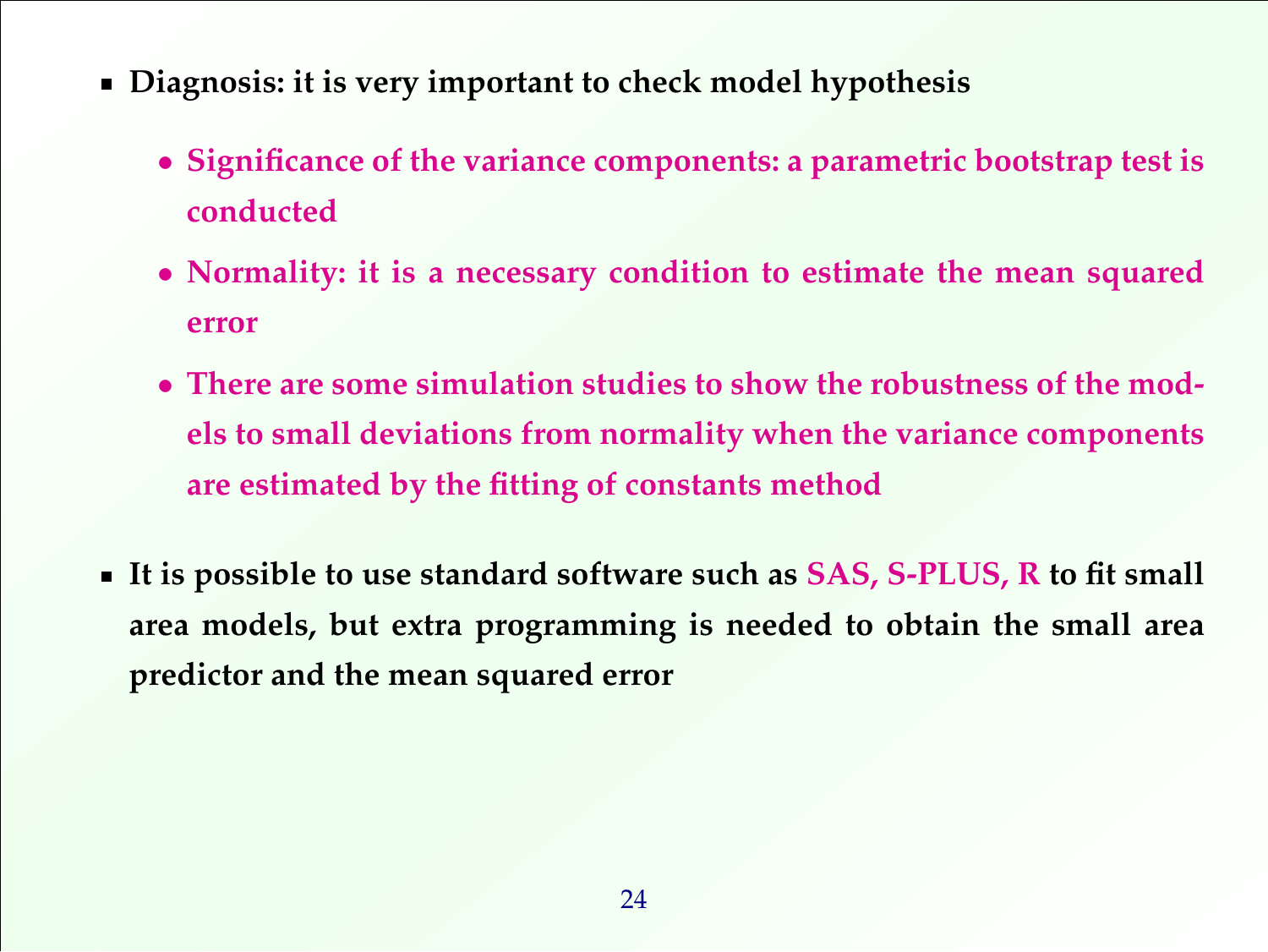**Table 4. Variance components estimates, their standard errors and parametric bootstrap test**

|                            |               | <b>Fitting of Constants</b>                            |       |                                               |                      |
|----------------------------|---------------|--------------------------------------------------------|-------|-----------------------------------------------|----------------------|
| Model                      |               | $\hat{\sigma}_{e}^{2}$   s.e. $(\hat{\sigma}_{e}^{2})$ |       | $\hat{\sigma}_v^2$   $s.e.(\hat{\sigma}_v^2)$ | Bootstrap $p$ -value |
| Model 1, 3 and 5   $0.051$ |               | 0.013                                                  | 0.005 | 0.010                                         | 0.164                |
| Model 2, 4 and 6 $\vert$   | $\vert$ 0.016 | 0.004                                                  | 0.015 | 0.013                                         | 0.019                |

**Table 5.** p**-value of the Shapiro-Wilk statistic for testing the normality of the residuals**

|         | Shapiro-Wilk $p$ -value      |                        |  |  |  |  |
|---------|------------------------------|------------------------|--|--|--|--|
| Model   | <b>Transformed residuals</b> | <b>Eblup residuals</b> |  |  |  |  |
| Model 1 | 0.998                        | 0.993                  |  |  |  |  |
| Model 2 | 0.857                        | 0.989                  |  |  |  |  |
| Model 3 | 0.704                        |                        |  |  |  |  |
| Model 4 | 0.862                        |                        |  |  |  |  |
| Model 5 |                              | 0.993                  |  |  |  |  |
| Model 6 |                              | 0.994                  |  |  |  |  |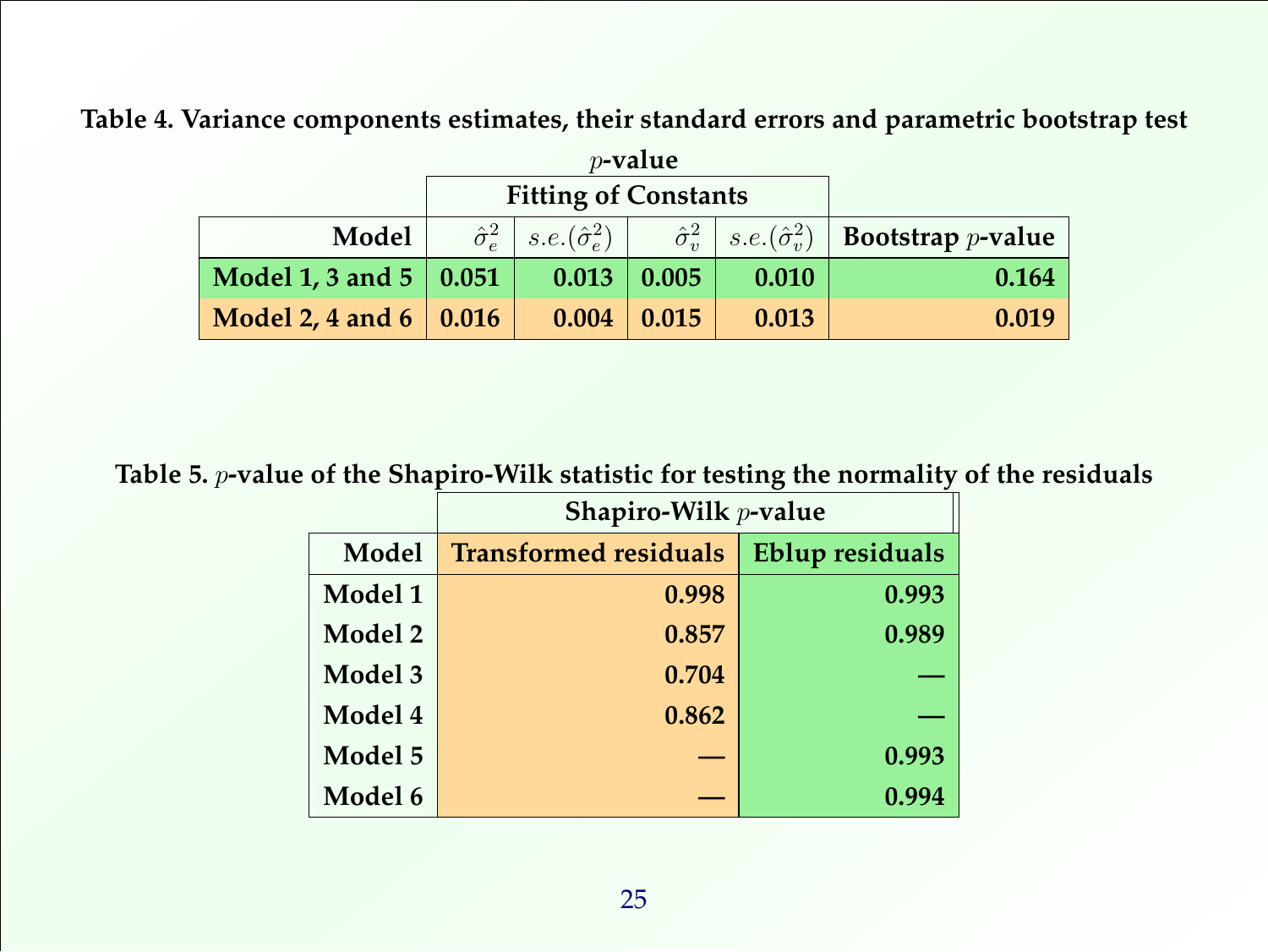### Unit level models. Boxplots of residuals

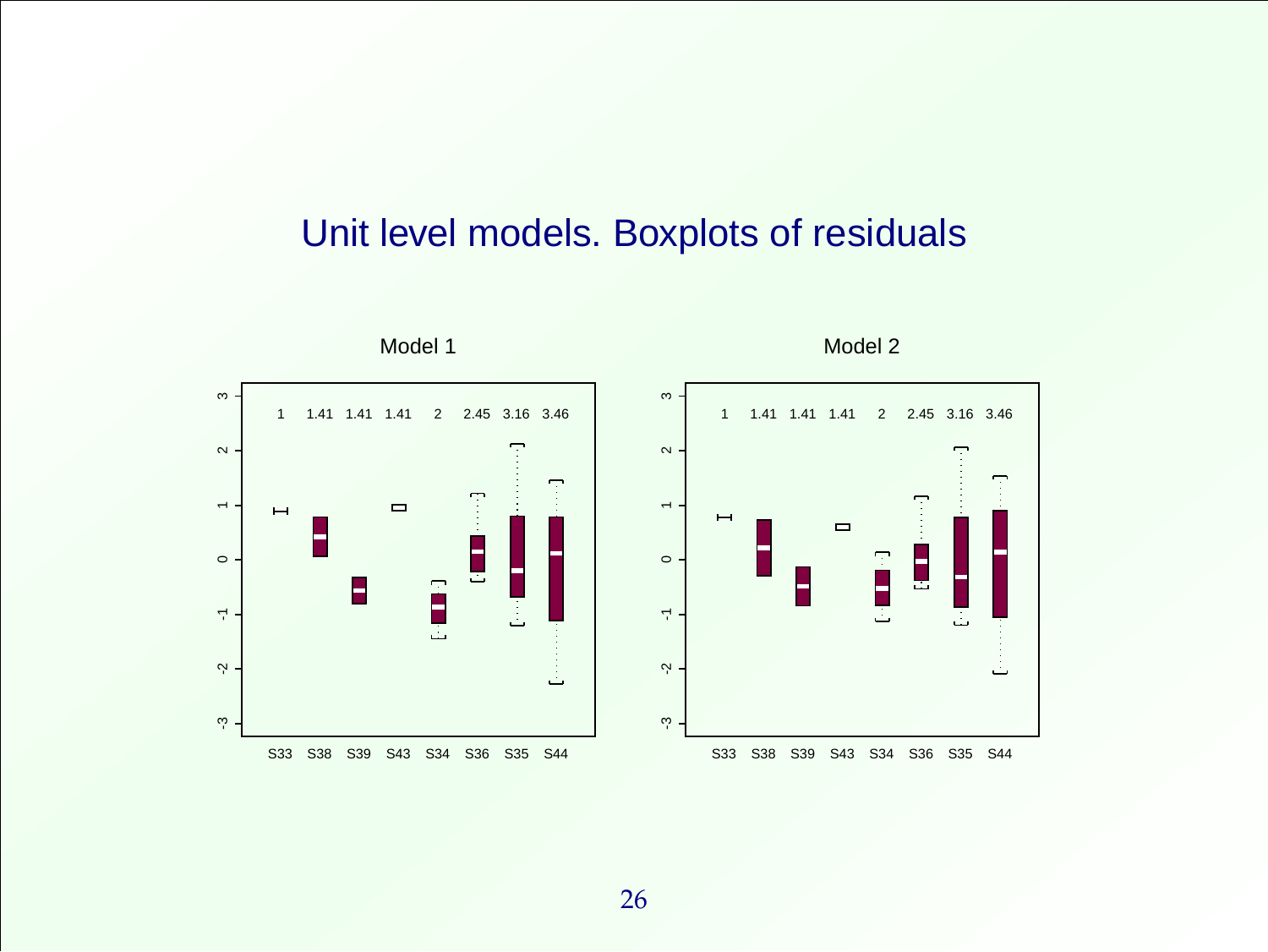### Pseudo-EBLUP estimators. Boxplots of residuals